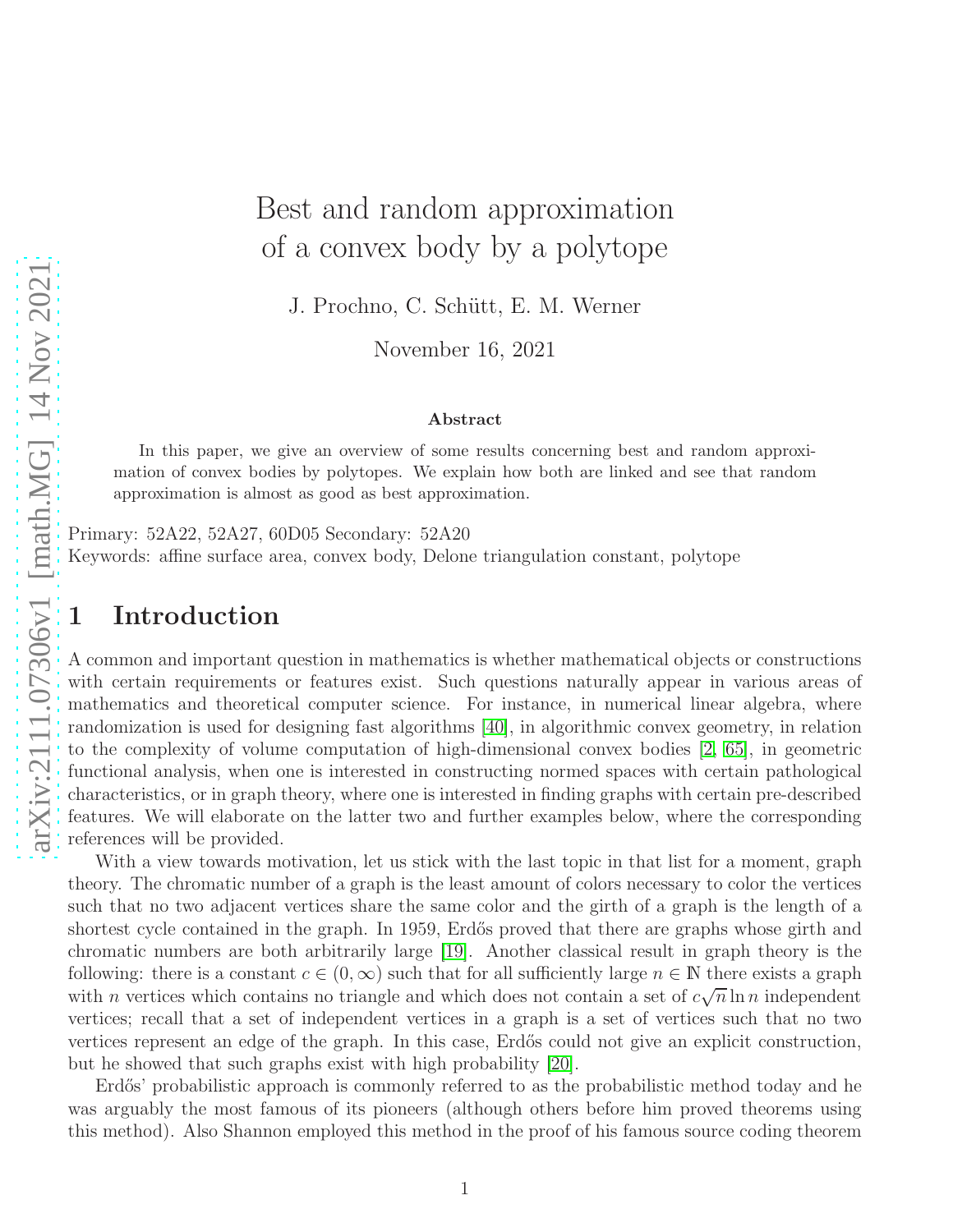[\[63\]](#page-20-1). The probabilistic method has become mathematical folklore way beyond graph theory to use it in order to show the existence of objects with prescribed features.

Let us continue our motivation on more analytic grounds. A famous theorem of Dvoretzky [\[17\]](#page-17-2) states that in every infinite dimensional Banach space there are finite dimensional subspaces of arbitrarily large dimension that are up to a small error Euclidean spaces. More specifically, let X and Y be two normed spaces. The Banach-Mazur distance between  $X$  and Y is

$$
d(X,Y) := \inf \left\{ ||A|| ||A^{-1}|| \, : \, A : X \to Y \text{ is an isomorphism} \right\},\
$$

and, in case the spaces are not isomorphic,  $d(X, Y) := +\infty$ . Dvoretzky's theorem says: there is a constant  $c \in (0,\infty)$  such that for every  $\varepsilon > 0$  and every finite dimensional normed space X there is a subspace  $H$  of  $X$  such that

$$
\dim(H) \ge c\varepsilon^2 \ln(\dim(X)) \qquad \text{and} \qquad d(H, \ell_2^{\dim(H)}) \le 1 + \varepsilon,
$$

where  $\ell_2^k$  denotes the Euclidean space of dimension k. Also this theorem is proved by the probabilistic method. But even more is proved: not only there exists such a subspace, but actually most of the subspaces satisfy these specifications. This leads to an interesting paradoxon: whenever one tries to select a subspace that is almost an Euclidean subspace one fails, but if one chooses a subspace randomly, then with high probability one chooses a subspace that is almost Euclidean.

As it turns out, Dvoretzky's theorem is related to a fundamental problem in Quantum Information Theory. The goal is to determine the capacity of a quantum channel to transmit classical information and a question that naturally arose in this context, and which has been one of the major open problems for more than a decade, asks about the additivity of the so-called  $\chi$ -quantity for any pair of quantum channels. A more tractable, but equivalent question (see [\[64\]](#page-20-2)), concerns the additivity of the minimal output von Neumann entropy of quantum channels. Eventually, this reformulation allowed Hastings [\[33\]](#page-18-0) to construct his famous counterexample. Shortly after, it was discovered by Aubrun, Szarek, and Werner in [\[4,](#page-16-1) [5\]](#page-17-3) that the existence of this counterexample is a consequence of Dvoretzky's theorem.

A classical result in convex geometry and the local theory of Banach spaces is John's theorem [\[38\]](#page-19-1) (see also  $[6]$ ) on maximal volume ellipsoids in convex bodies, which shows that, for any n-dimensional normed space  $X$ ,

$$
d(X, \ell_2^n) \le \sqrt{n}.
$$

The latter implies that  $d(X, Y) \leq n$  for any pair X, Y of *n*-dimensional normed spaces. It might come as a surprise that  $d(\ell_1^n, \ell_\infty^n)$  is only of order  $\sqrt{n}$  and this raises the question whether or not a pair of spaces can be constructed that has Banach-Mazur distance of order n. The following major achievement is due to Gluskin [\[23\]](#page-18-1): there is a constant  $c \in (0,\infty)$  such that for all  $n \in \mathbb{N}$  there are n-dimensional normed spaces  $X$  and  $Y$  such that

$$
d(X,Y) \geq c \, n.
$$

Again, this result is proved by the probabilistic method and involves certain symmetric random polytopes acting as unit balls of the random normed spaces.

Finally, let us mention some recent results from information-based complexity (IBC) concerning the quality of random information in approximation problems compared to optimal information. A typical question in IBC is to approximate the solution of a linear problem based on  $n \in \mathbb{N}$  pieces of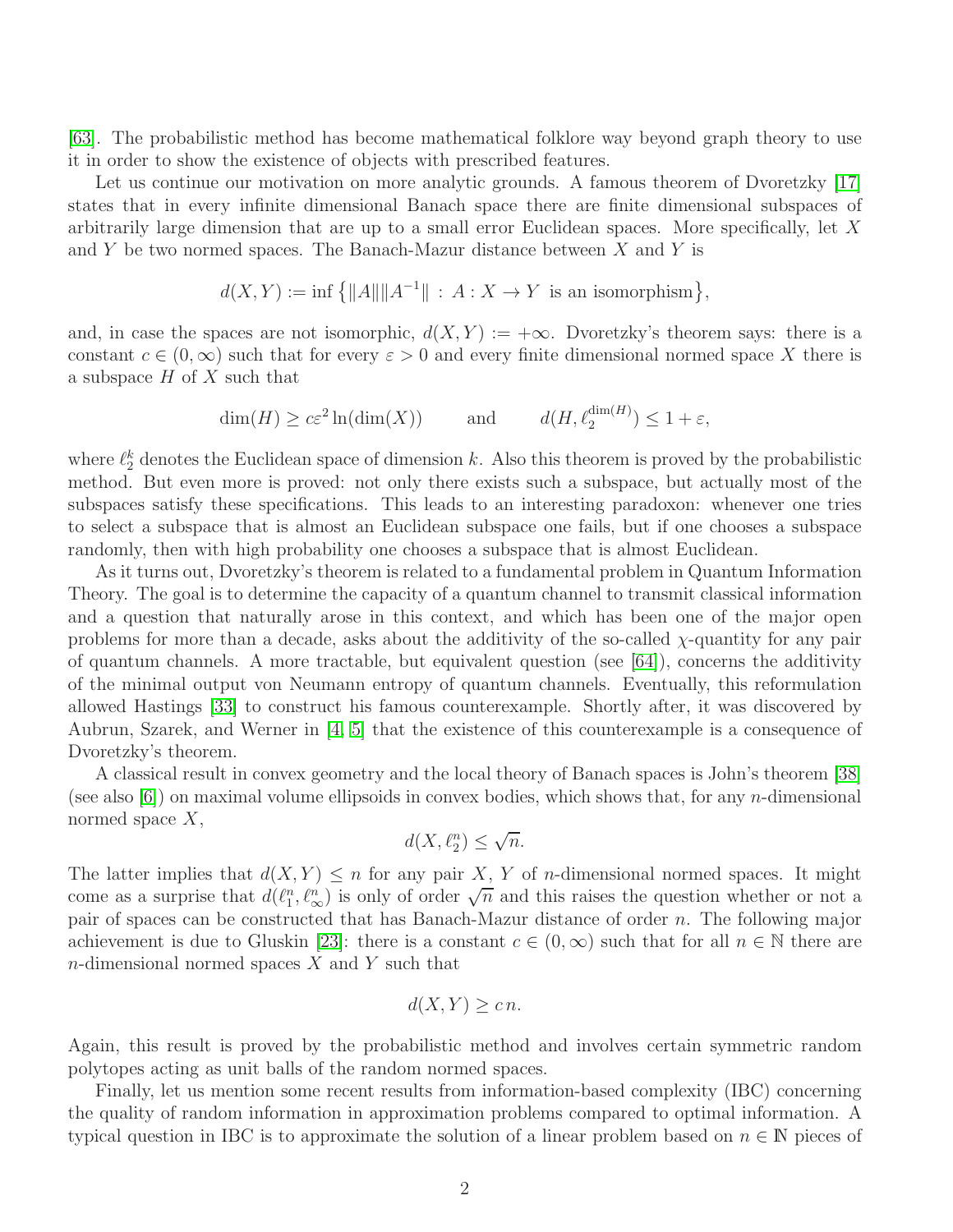information about the unknown problem instance. Usually, it is assumed that some kind of oracle is available which grants us this information at our request and we may call this oracle  $n$  times to get n well-chosen pieces of information, trying to obtain optimal information about the problem instance. However, often this model is too idealistic and there might be no oracle at our disposal and the information just comes in randomly. In [\[35\]](#page-18-2), the authors studied the circumradius of the intersection of an m-dimensional ellipsoid  $\mathcal E$  with semi-axes  $\sigma_1 \geq \cdots \geq \sigma_m$  with random subspaces of codimension n, where n can be much smaller than  $m$ , and proved that under certain assumptions on  $\sigma$ , this random radius  $\mathcal{R}_n = \mathcal{R}_n(\sigma)$  is of the same order as the minimal such radius  $\sigma_{n+1}$  with high probability. In other situations  $\mathcal{R}_n$  is close to the maximum  $\sigma_1$ . The random variable  $\mathcal{R}_n$ naturally corresponds to the worst-case error of the best algorithm based on random information for  $L_2$ -approximation of functions from a compactly embedded Hilbert space H with unit ball  $\mathcal{E}$ . In particular,  $\sigma_k$  is the kth largest singular value of the embedding  $H \hookrightarrow L_2$ . In this formulation, one may also consider the case  $m = \infty$  and it was shown that random information underlies an  $\ell_2$ -dichotomy in that it behaves differently depending on whether  $\sigma \in \ell_2$  or not. We also refer the reader to subsequent works [\[36,](#page-18-3) [41\]](#page-19-2) and the survey [\[34\]](#page-18-4).

In this paper we give an overview of some results concerning best and random approximation of convex bodies by polytopes and how both are linked. As we shall see random approximation is almost as good as best approximation.

The accuracy of approximation of a convex body by a polytope is interesting in itself, but it isalso relevant in many applications, for instance in computervision  $(55, 54)$ , tomography [\[21\]](#page-17-5), geometric algorithms [\[18\]](#page-17-6).

#### 2 Notation & Preliminaries

We shall briefly set out the notation and some basic concepts used in this paper. By  $B_2^n(x,r)$  we denote the closed Euclidean ball with center  $x \in \mathbb{R}^n$  and radius  $r \in (0, \infty)$ . The Euclidean norm on  $\mathbb{R}^n$  is denoted by  $|| \ ||_2$  and we write  $S^{n-1} := \{x \in \mathbb{R}^n : ||x||_2 = 1\}$  for the Euclidean unit sphere. The standard inner product on  $\mathbb{R}^n$  is denote by  $\langle \cdot, \cdot \rangle$ . A convex body K in  $\mathbb{R}^n$  is a compact convex set with non-empty interior. For such a body, the surface measure on its boundary, we write  $\mu_{\partial K}$ , is the restriction of the  $(n-1)$ -dimensional Hausdorff measure  $\mathcal{H}^{n-1}$  to  $\partial K$ . For  $x \in \partial K$  the normal at x to  $\partial K$  is denoted by  $N_K(x)$ .  $N_K(x)$  is almost everywhere unique. We shall denote by  $\kappa_K(x)$  the Gauß-Kronecker curvature of  $\partial K$  at x.

The Hausdorff distance between two convex bodies  $C$  and  $K$  in  $\mathbb{R}^n$  is

$$
d_H(C, K) := \inf\{t > 0 : C \subseteq K + tB_2^n \text{ and } K \subseteq C + tB_2^n\}.
$$

The symmetric difference distance or Nikodym metric is defined as

$$
d_S(C, K) := \text{vol}_n(C \triangle K) = \text{vol}_n(C \setminus K) + \text{vol}_n(K \setminus C) = \text{vol}_n(C \cup K) - \text{vol}_n(C \cap K),
$$

where  $vol_n(\cdot)$  refers to the *n*-dimensional Lebesgue measure. We focus in this paper on the symmetric difference metric.

For points  $x_1, \ldots x_N \in \mathbb{R}^n$  we denote by

$$
[x_1, \dots x_N] = \left\{ \lambda_1 x_1 + \dots + \lambda_N x_N : \forall 1 \le i \le N : 0 \le \lambda_i \le 1 \text{ and } \sum_{i=1}^N \lambda_i = 1 \right\}
$$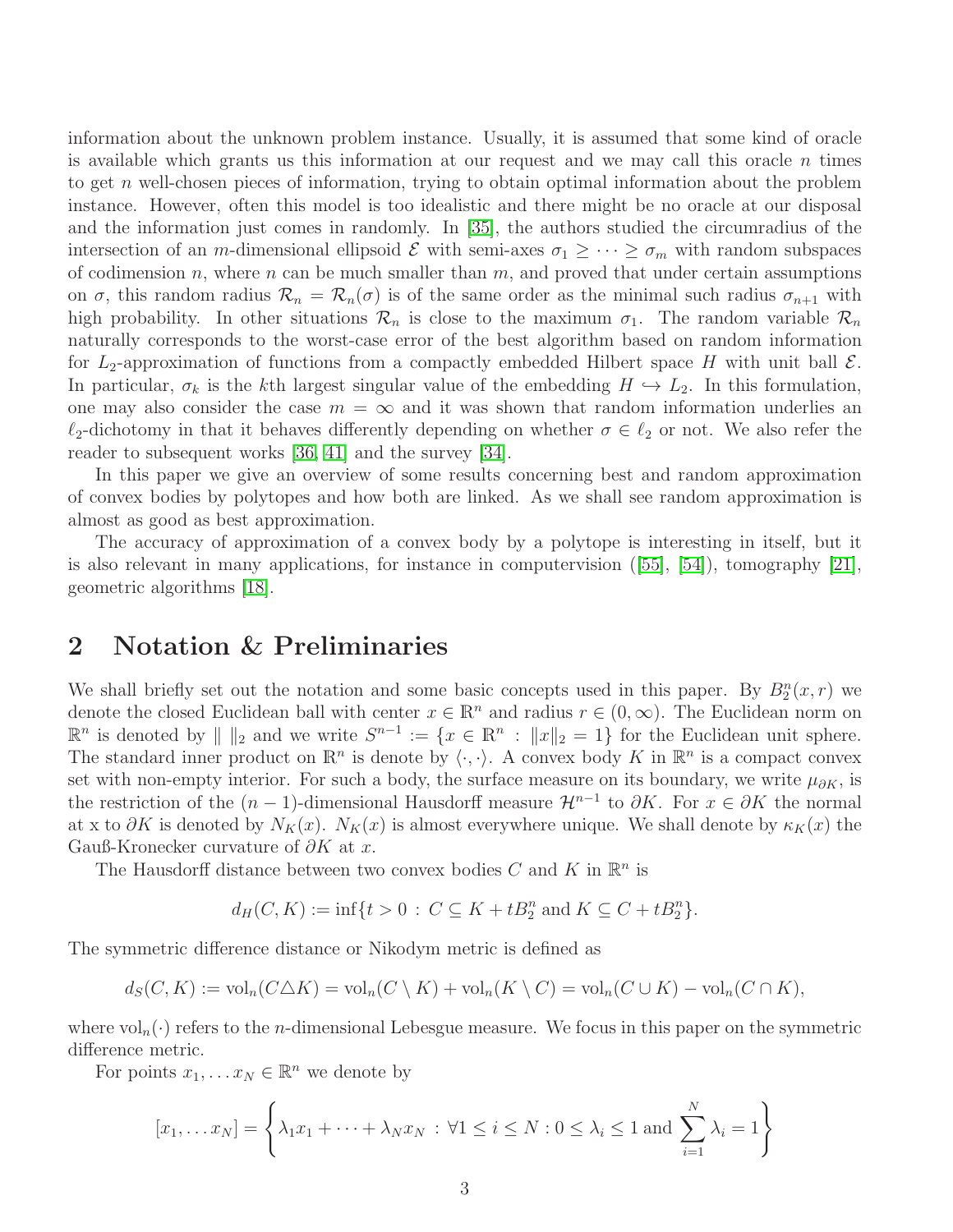the convex hull of these points. For two sequences  $(a_n)_{n\in\mathbb{N}}$ ,  $(b_n)_{n\in\mathbb{N}}\in\mathbb{R}^{\mathbb{N}}$ , we write  $a_n \sim b_n$  if  $\lim_{n\to\infty} a_n/b_n = 1$ . Moreover, if the sequences are non-negative, then we use the notation  $a_n \lesssim b_n$ to indicate that there exists a constant  $C \in (0,\infty)$  such that, for all  $n \in \mathbb{N}$ ,  $a_n \leq Cb_n$ . We write  $a_n \approx b_n$  if both  $a_n \lesssim b_n$  and  $b_n \lesssim a_n$ .

## 3 Best approximation of a convex body by polytopes contained in it

Bronshteĭn and Ivanov [\[13\]](#page-17-7) and Dudley [\[16\]](#page-17-8) proved independently that for every convex body  $C$  in  $\mathbb{R}^n$  there is a constant  $a_C := a_C(n) \in (0,\infty)$  such that for all  $N \in \mathbb{N}$  there exists a polytope  $P_N$  with at most N vertices such that

<span id="page-3-0"></span>
$$
d_H(C, P_N) \le \frac{a_C}{N^{\frac{2}{n-1}}},\tag{3.1}
$$

i.e., with respect to the Hausdorff distance, convex bodies can be approximated arbitrarily well by polytopes (see also [\[57\]](#page-20-4)). Note that the dependence in  $N$  best possible. Since

 $d_S(C, K) \leq d_H(C, K) \mathcal{H}_{n-1}(\partial(C \cup K)).$ 

the inequality carries over to the symmetric difference metric. Nearly two decades later, the estimate in [\(3.1\)](#page-3-0) has been made more precise by Gordon, Meyer, and Reisner [\[24\]](#page-18-5), showing the following: there is a constant  $c \in (0, \infty)$  such that for all convex bodies K in  $\mathbb{R}^n$  and all  $N \in \mathbb{N}$  there is a polytope  $P_N$  having at most N vertices such that

<span id="page-3-1"></span>
$$
d_S(K, P_N) \le \frac{c \cdot n}{N^{\frac{2}{n-1}}} \operatorname{vol}_n(K),\tag{3.2}
$$

i.e., the constant  $a_c$  has been specified. Of course, it remains to understand the constant c and also whether the dependence in terms of volume of the body  $K$  is optimal or if this dependence can be replaced by a quantity that is related to the surface structure of  $K$ . We will come back to this question later.

Macbeath [\[44\]](#page-19-4) observed that for every convex body C in  $\mathbb{R}^n$  with  $\text{vol}_n(C) = \text{vol}_n(B_2^n)$ , for every  $N \in \mathbb{N}$  and every polytope  $P_N$  contained in  $B_2^n$  having at most N vertices there is a polytope  $Q_N$ contained in C having at most N vertices and

$$
\text{vol}_n(P_N) \le \text{vol}_n(Q_N), \qquad \text{i.e.} \qquad d_S(Q_N, C) \le d_S(P_N, B_2^n).
$$

Therefore, to prove the inequality [\(3.2\)](#page-3-1) it is enough to show it for the Euclidean ball (and polytopes contained in the Euclidean ball). By a result of Kabatjanskii and Levenstein [\[39\]](#page-19-5) for any given angle  $\phi$  there are  $\xi_1, \ldots, \xi_N \in S^{n-1}$  such that

$$
\cos \phi \ge \langle \xi_i, \xi_j \rangle \qquad i \ne j
$$
  

$$
\forall x \in S^{n-1} \exists i : \qquad \cos \phi \le \langle x, \xi_i \rangle
$$
  

$$
N \le (1 - \cos \phi)^{-\frac{n-1}{2}} 2^{0.901(n-1)}.
$$

Choosing  $P_N = [\xi_1, \ldots, \xi_N]$ , we obtain

<span id="page-3-2"></span>
$$
\text{vol}_n(B_2^n) - \text{vol}_n(P_N) \le 2^{1.802 - 2} \frac{n \cdot \text{vol}_n(B_2^n)}{N^{\frac{2}{n-1}}}.
$$
\n(3.3)

On the other hand, Gordon, Reisner and Schütt [\[25,](#page-18-6) [26\]](#page-18-7) showed the following.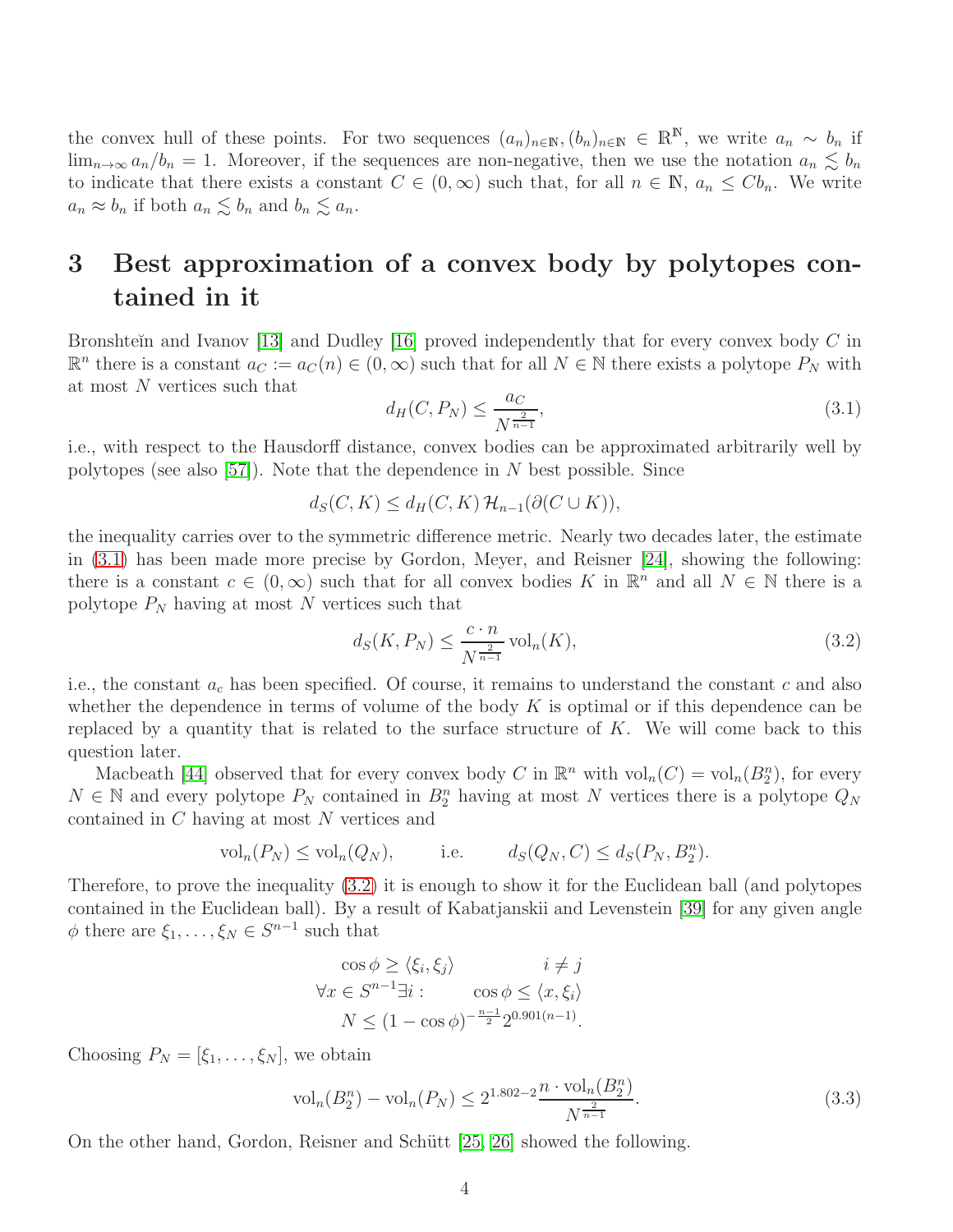**Proposition 3.1.** There are constants  $a, b \in (0, \infty)$  such that for every  $n \geq 2$  and every  $N \geq$  $(h \cdot n)^{\frac{n-1}{2}}$ , and every polytope  $P_N$  contained in the Euclidean unit ball having at most N vertices,

<span id="page-4-0"></span>
$$
\frac{a \cdot n \cdot \text{vol}_n(B_2^n)}{N^{\frac{2}{n-1}}} \le \text{vol}_n(B_2^n) - \text{vol}_n(P_N). \tag{3.4}
$$

Here the condition  $N \geq (b \cdot n)^{\frac{n-1}{2}}$  is needed to ensure the specific constant in [\(3.4\)](#page-4-0). If we drop the assumption  $N \ge (b \cdot n)^{\frac{n-1}{2}}$ , then the estimate becomes

$$
\frac{a \cdot \text{vol}_n(B_2^n)}{N^{\frac{2}{n-1}}} \le \text{vol}_n(B_2^n) - \text{vol}_n(P_N).
$$

We believe though that inequality  $(3.4)$  holds without this assumption.

Let us see if more precise estimates for best approximation of a convex body by polytopes can be obtained. The following result relates the symmetric difference between a convex body with sufficiently smooth boundary and a polytope contained in it with the so-called Delone triangulation constant and the affine surface area of K.

<span id="page-4-1"></span>**Theorem 3.2.** For all  $n \in \mathbb{N}$  with  $n \geq 2$  and for all convex bodies K in  $\mathbb{R}^n$  with  $C^2$ -boundary and everywhere positive curvature, we have (asymptotically in  $N$ )

$$
\inf \{ d_S(K, P_N) : P_N \subseteq K \text{ and } P_N \text{ is a polytope with at most } N \text{ vertices} \}
$$
  

$$
\sim \frac{1}{2} \operatorname{del}_{n-1} \left( \int_{\partial K} \kappa_K(x)^{\frac{1}{n+1}} d\mu_{\partial K}(x) \right)^{\frac{n+1}{n-1}} \left( \frac{1}{N} \right)^{\frac{2}{n-1}},
$$

where  $\text{del}_{n-1}$  is a constant that is related to the Delone triangulation and depends only on the dimension n.

The integral expression

$$
\int_{\partial K} \kappa_K(x)^{\frac{1}{n+1}} d\mu_{\partial K}(x)
$$

is a fundamental quantity in convex geometry and called the affine surface area of  $K$ .

Theorem [3.2](#page-4-1) was proved by McClure and Vitale [\[47\]](#page-19-6) in dimension 2 and by Gruber [\[31,](#page-18-8) [32\]](#page-18-9) in higher dimensions.

By [\(3.3\)](#page-3-2) and [\(3.4\)](#page-4-0) it follows that the constant del<sub>n−1</sub> is of the order of n, which means that there are numerical constants  $a, b \in (0, \infty)$  such that, for all  $n \in \mathbb{N}$ ,

<span id="page-4-3"></span>
$$
a \cdot n \le \text{del}_{n-1} \le b \cdot n. \tag{3.5}
$$

In two papers by Mankiewicz and Schütt the constant del<sub>n−1</sub> has been better estimated [\[45,](#page-19-7) [46\]](#page-19-8). It was shown there that

<span id="page-4-2"></span>
$$
\frac{\frac{n-1}{n+1}}{\text{vol}_{n-1}(B_2^{n-1})^{\frac{2}{n-1}}} \le \text{del}_{n-1} \le \left(1 + \frac{c \ln n}{n}\right) \frac{\frac{n-1}{n+1}}{\text{vol}_{n-1}(B_2^{n-1})^{\frac{2}{n-1}}},\tag{3.6}
$$

where  $c \in (0,\infty)$  is a numerical constant. It follows from Stirling's formula that

$$
\lim_{n \to \infty} \frac{\text{del}_{n-1}}{n} = \frac{1}{2\pi e} = 0.0585498...
$$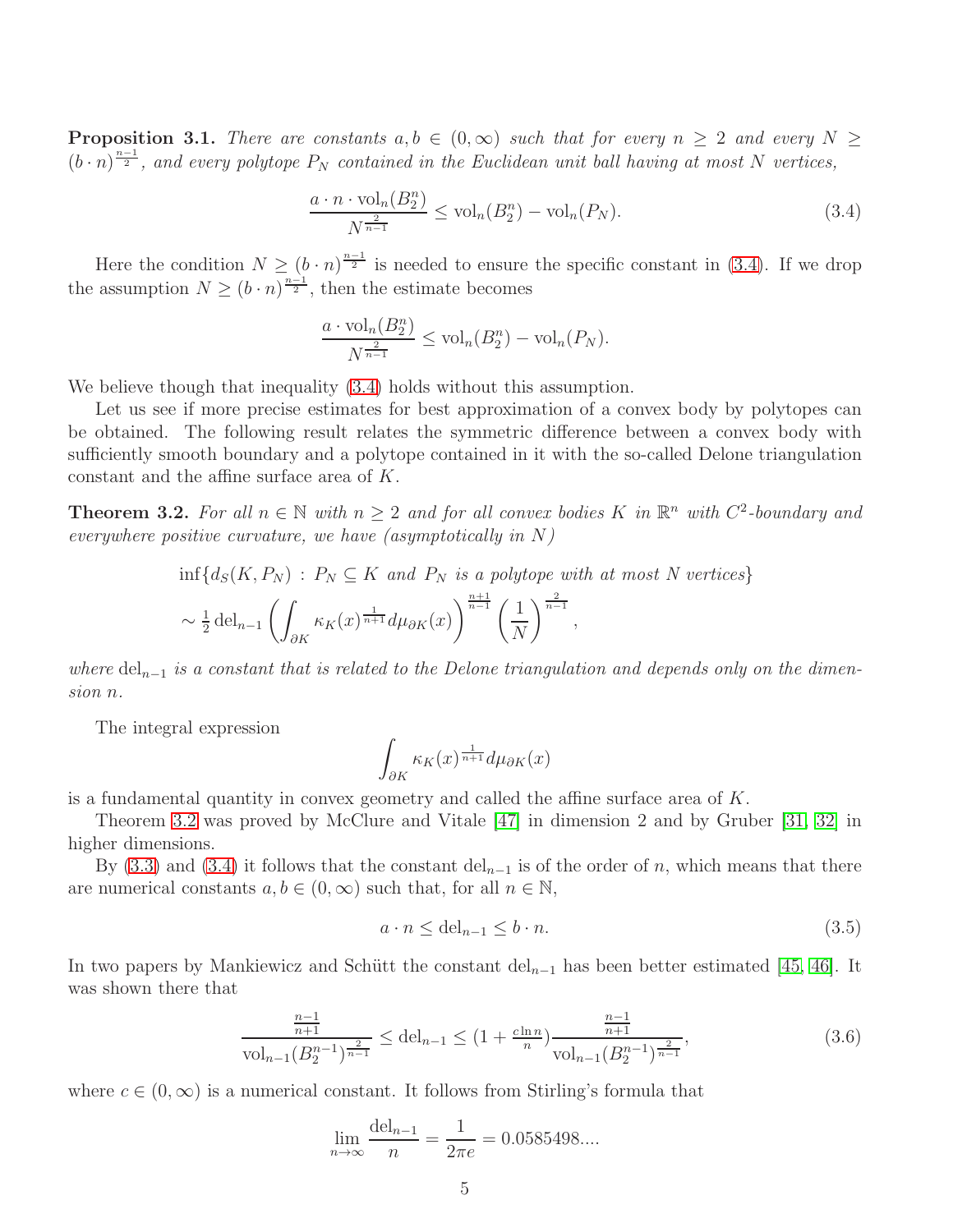The right-hand inequality of  $(3.6)$  is proved using a result by Müller [\[48\]](#page-19-9) on random polytopes of the Euclidean ball. It is a special case of Theorem [4.2.](#page-10-0) Altogether we have quite precise estimates for best approximation of convex bodies by polytopes if the numbers of vertices of the polytopes are big.

We try now to give a more precise estimate for best approximation for the whole range of the numbers  $N$  of vertices. While the asymptotic estimate for large  $N$  involves the affine surface area, we involve in general the convex floating body. We explain why this is quite natural and, of course, what the convex floating body is.

Let K be a convex body in  $\mathbb{R}^n$  and  $t \geq 0$ . The convex floating body  $K_t$  of K is the intersection of all halfspaces  $H^+$  whose defining hyperplanes H cut off a set of volume  $\delta$  from K, i.e.,

$$
K_{\delta} = \bigcap_{\text{vol}_n(H^- \cap K) = \delta} H^+.
$$

Let us introduce the notion of generalized Gauß-Kronecker curvature. A convex function  $f: X \rightarrow$  $\mathbb{R}, X \subseteq \mathbb{R}^d$  is called twice differentiable at  $x_0$  in a generalized sense if there are a linear map  $d^2 f(x_0) \in$  $L(\mathbb{R}^d)$  and a neighborhood  $U(x_0)$  so that we have for all  $x \in U(x_0)$  and all subdifferentials df(x)

$$
\| df(x) - df(x_0) - (d^2 f(x_0))(x - x_0) \|_2 \leq \Theta(\| x - x_0 \|_2) \| x - x_0 \|_2,
$$

where  $\lim_{t\to 0} \Theta(t) = \Theta(0) = 0$  and where  $\Theta$  is a montone function.  $d^2 f(x_0)$  is symmetric and positive semidefinite. If  $f(0)=0$  and  $df(0)=0$  then the ellipsoid or elliptical cylinder

$$
x^t d^2 f(0)x = 1
$$

is called the indicatrix of Dupin at 0. The general case is reduced to the case  $f(0)=0$  and  $df(0)=0$ by an affine transform. The eigenvalues of  $d^2 f(0)$  are called the principal curvatures and their product the Gauß-Kronecker curvature  $\kappa(0)$ .

Busemann and Feller [\[14\]](#page-17-9) proved for convex functions mapping from  $\mathbb{R}^2$  to  $\mathbb R$  that they have almost everywhere a generalized Gauss-Kronecker curvature. Aleksandrov [\[1\]](#page-16-2) extended their result to higher dimensions.

**Theorem 3.3.** [\[61\]](#page-20-5) For all  $n \in \mathbb{N}$  with  $n \geq 2$  and all convex bodies K in  $\mathbb{R}^n$ ,

<span id="page-5-0"></span>
$$
\lim_{\delta \to 0} \frac{\text{vol}_n(K) - \text{vol}_n(K_\delta)}{\delta^{\frac{2}{n+1}}} = \frac{1}{2} \left( \frac{n+1}{\text{vol}_{n-1}(B_2^{n-1})} \right)^{\frac{2}{n+1}} \int_{\partial K} \kappa_K(x)^{\frac{1}{n+1}} d\mu_{\partial K}(x). \tag{3.7}
$$

The expression

$$
\int_{\partial K} \kappa_K(x)^{\frac{1}{n+1}} d\mu_{\partial K}(x)
$$

is called affine surface area of  $K$ . It is generally conjectured that Theorem [3.2](#page-4-1) holds for arbitrary convex bodies if we substitute the classical Gauß-Kronecker curvature by the generalized one.

Since the affine surface area is an integral part of the formula for best approximation in the case of a large number of vertices and since the affine surface area is given by [\(3.7\)](#page-5-0) one can speculate whether in the case of general numbers  $N$  of vertices the floating body is involved. In fact, this is the case.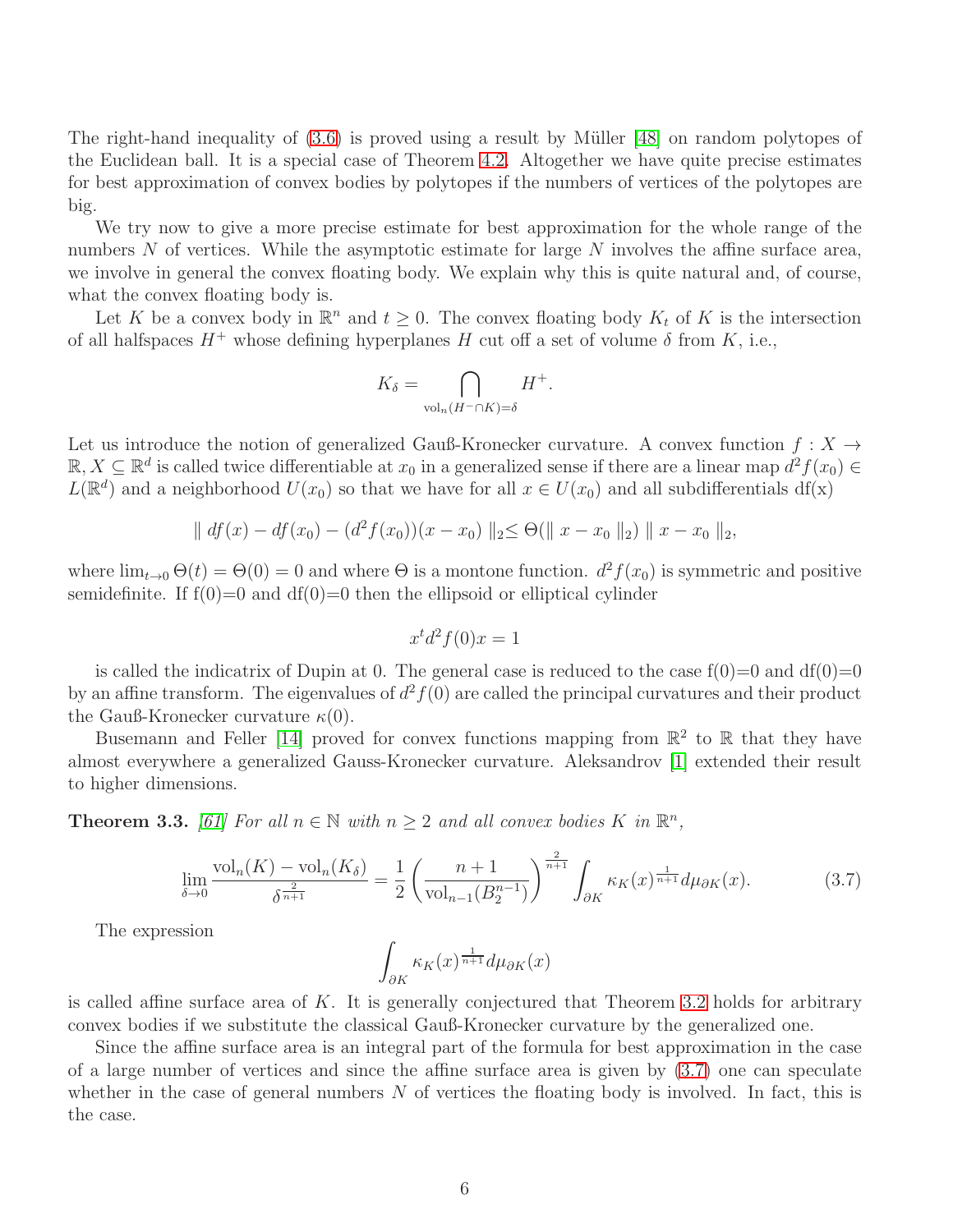Let us describe the floating body algorithm. We are choosing the vertices  $x_1, \ldots, x_N \in \partial K$  of the polytope  $P_N$ .  $x_1$  is chosen arbitrarily. Having chosen  $x_1, \ldots, x_k$ , we choose a support hyperplane  $H_{k+1}$  to  $K_{\delta}$  such that

$$
K_{\delta} \subseteq H_{k+1}^+ \qquad \text{and} \qquad x_1, \dots, x_k \in H_{k+1}^+.
$$

If there is no such hyperplane the algorithm stops. We choose  $x_{k+1} \in \partial K \cap H_{k+1}^-$  such that the distance of  $x_{k+1}$  to  $H_{k+1}$  is maximal. This means that  $x_{k+1}$  is contained in the support hyperplane H to K that is parallel to  $H_{k+1}$  and such that  $H \subseteq H_{k+1}^-$ .

<span id="page-6-0"></span>**Theorem 3.4.** [\[60\]](#page-20-6) Let K be a convex body in  $\mathbb{R}^n$ . Then, for all  $\delta$  with  $0 < \delta \leq \frac{1}{4e}$  $\frac{1}{4e^4} \text{vol}_n(K)$ , there exist  $N \in \mathbb{N}$  with

<span id="page-6-3"></span>
$$
N \le e^{16n} \frac{\text{vol}_n(K \setminus K_\delta)}{\text{vol}_n(B_2^n)\delta} \tag{3.8}
$$

and a polytope  $P_N$  that has at most N vertices such that

$$
K_{\delta}\subseteq P_N\subseteq K.
$$

We want to see how good this algorithm is. Therefore, we determine what Theorem [3.4](#page-6-0) gives in the case of a smooth body and in the case of a polytope. First the case of a smooth body.

<span id="page-6-2"></span>**Corollary 3.5.** Let K be a convex body in  $\mathbb{R}^n$ . For every sufficiently large  $N \in \mathbb{N}$  there exists  $\delta_N \in (0,\infty)$  with

$$
N \le e^{16n} \frac{\text{vol}_n(K \setminus K_{\delta_N})}{\delta_N \text{ vol}_n(B_2^n)}
$$

and a polytope  $P_N$  with at most N vertices that is constructed by the floating body algorithm for the floating body  $K_{\delta_N}$  such that

<span id="page-6-1"></span>
$$
\limsup_{N \to \infty} \frac{d_s(K, P_N)}{N^{-\frac{2}{n-1}}} \le cn^2 \left( \int_{\partial K} \kappa^{\frac{1}{n+1}} d\mu_{\partial K} \right)^{\frac{n+1}{n-1}}.
$$
\n(3.9)

The main difference between the optimal result and  $(3.9)$  is that  $n<sup>2</sup>$  appears as a factor on the right-hand side of  $(3.9)$  and not n. It still an open question whether or not an improvement of the argument gives the same estimate but with *n* instead of  $n^2$ .

#### Proof of Corollary [3.5.](#page-6-2) By [\(3.7\)](#page-5-0)

$$
\lim_{\delta \to \infty} \frac{\text{vol}_n(K) - \text{vol}_n(K_\delta)}{\delta^{\frac{2}{n+1}}} = \frac{1}{2} \left( \frac{n+1}{\text{vol}_{n-1}(B_2^{n-1})} \right)^{\frac{2}{n+1}} \int_{\partial K} \kappa(x)^{\frac{1}{n+1}} d\mu_{\partial K}(x).
$$

Therefore,

$$
\text{vol}(K \setminus K_{\delta}) \sim \delta^{\frac{2}{n+1}} \frac{1}{2} \left( \frac{n+1}{\text{vol}_{n-1}(B_2^{n-1})} \right)^{\frac{2}{n+1}} \int_{\partial K} \kappa^{\frac{1}{n+1}} d\mu_{\partial K}
$$

and

$$
e^{16n} \frac{\text{vol}_n(K \setminus K_\delta)}{\delta \text{vol}_n(B_2^n)} \approx \delta^{-\frac{n-1}{n+1}} e^{16n} \frac{1}{2} \frac{(n+1)^{\frac{2}{n+1}}}{(\text{vol}_{n-1}(B_2^{n-1}))^{\frac{n+3}{n+1}}} \int_{\partial K} \kappa^{\frac{1}{n+1}} d\mu_{\partial K} = \delta^{-\frac{n-1}{n+1}} c(n, K).
$$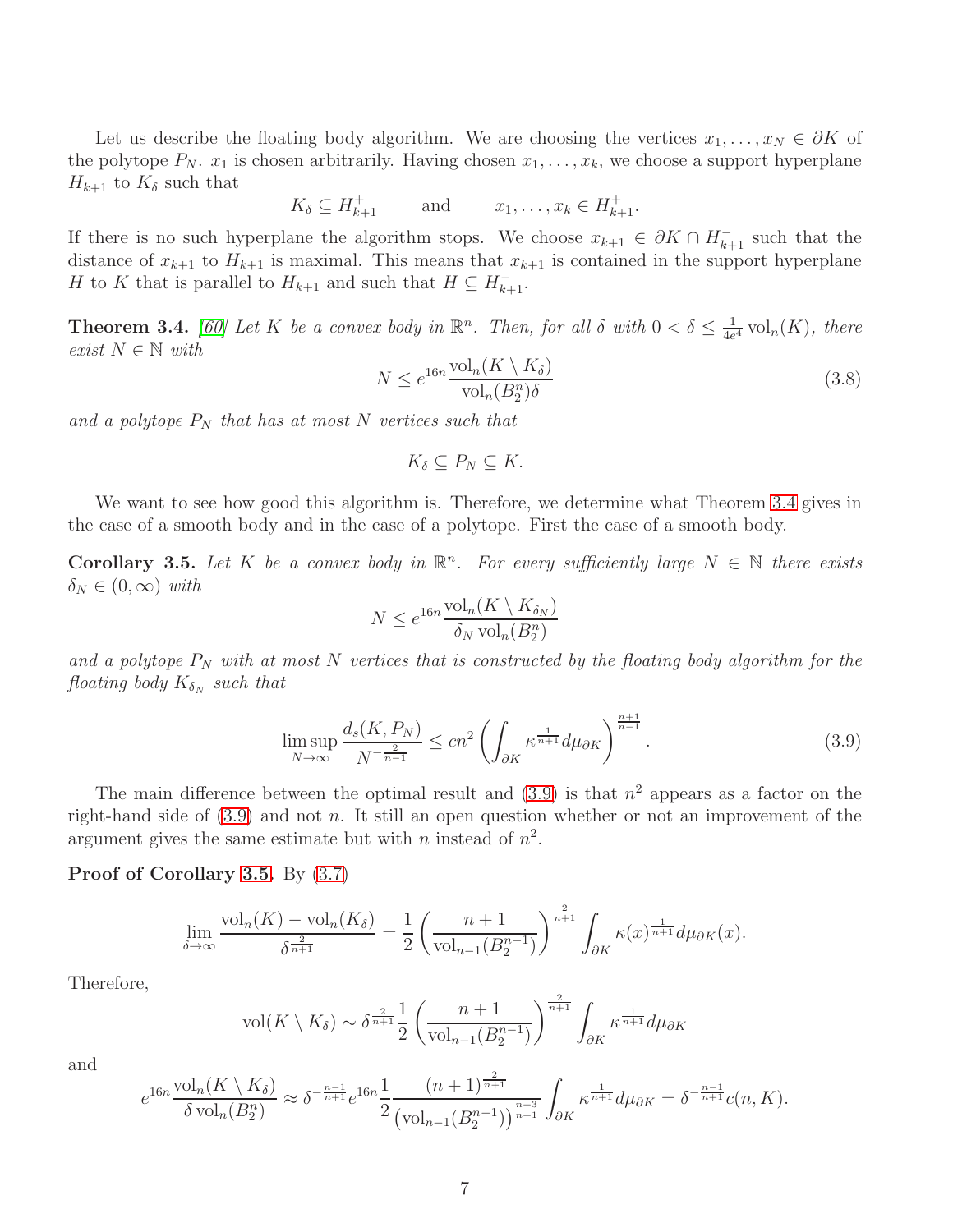Therefore, there is  $N_0 \in \mathbb{N}$  such that for all  $N \ge N_0$  there is  $\delta_N \in (0, \infty)$  with

$$
N \le e^{16n} \frac{\text{vol}_n(K \setminus K_{\delta_N})}{\delta_N \text{ vol}_n(B_2^n)} < N+1.
$$

It follows that

$$
\frac{\text{vol}_{n}(K \setminus P_{N})}{\frac{1}{N^{\frac{2}{n-1}}}} \leq \frac{\text{vol}_{n}(K \setminus K_{\delta_{N}})}{\frac{1}{N^{\frac{2}{n-1}}}} \leq \frac{\text{vol}_{n}(K \setminus K_{\delta_{N}})}{(\frac{\delta_{N} \text{ vol}_{n}(B_{2}^{n})}{e^{16n \text{ vol}_{n}(K \setminus K_{\delta_{N}})})^{\frac{2}{n-1}}}
$$
\n
$$
= \frac{e^{\frac{32n}{n-1}}}{(\text{vol}_{n}(B_{2}^{n}))^{\frac{2}{n-1}}} \frac{(\text{vol}_{n}(K \setminus K_{\delta_{N}}))^{\frac{n+1}{n-1}}}{\delta_{N}^{\frac{2}{n-1}}} \approx e^{32} n \left( \frac{\text{vol}_{n}(K \setminus K_{\delta_{N}})}{\delta_{N}^{\frac{2}{n+1}}} \right)^{\frac{n+1}{n-1}}
$$
\n
$$
\approx e^{32} n \left( \frac{1}{2} \left( \frac{n+1}{\text{vol}_{n-1}(B_{2}^{n-1})} \right)^{\frac{2}{n+1}} \int_{\partial K} \kappa(x)^{\frac{1}{n+1}} d\mu_{\partial K}(x) \right)^{\frac{n+1}{n-1}}
$$
\n
$$
\approx e^{32} n^{2} \left( \int_{\partial K} \kappa(x)^{\frac{1}{n+1}} d\mu_{\partial K}(x) \right)^{\frac{n+1}{n-1}},
$$

which completes the proof.  $\Box$ 

On the other end of the spectrum of convex bodies are the polytopes. Of course, best approximation of a polytope by polytopes is a trivial task once the number of vertices one may choose is equal to or greater than the number of vertices of the polytope. We cannot expect that Theorem [3.4](#page-6-0) gives us this. But, what does Theorem [3.4](#page-6-0) give in the case of a polytope?

Let us denote the set of all polytopes in  $\mathbb{R}^n$  by  $\mathcal{P}^n$ . The extreme points or vertices of a polytope P shall be denoted by  $ext(P)$ .

A  $n+1$ -tuple  $(f_0, \ldots, f_n)$  such that  $f_i$  is an *i*-dimensional face of a polytope P for all  $i = 0, 1, \ldots, n$ and such that

$$
f_0 \subset f_1 \subset \cdots \subset f_n
$$

is called a flag or tower of P. We denote the set of all flags of P by  $\mathcal{F}1(P)$ . The number of all flags of a polytope P is denoted by flag(P). Clearly,  $f_n = P$  and  $f_0$  is a vertex of P.

We establish two recurrence formulae for  $\text{flag}(P)$ . We define  $\phi_n : \mathcal{P}^n \to \mathbb{R}$  by

$$
\phi_1(P) = 2
$$

and

$$
\phi_n(P) = \sum_{x \in \text{ext}(P)} \phi_{n-1}(P \cap H_x),
$$

where  $H_x$  is a hyperplane that separates  $x \in \mathbb{R}^n$  strictly from all other extreme points of P.

Moreover, we define  $\psi_n : \mathcal{P}^n \to \mathbb{R}$  by

$$
\psi_1(P)=2
$$

and for  $n \geq 2$  by

$$
\psi_n(P) = \sum_{F \in \text{fac}_{n-1}(P)} \psi_{n-1}(F),
$$

where  $fac_{n-1}(P)$  is the set of all  $n-1$ -dimensional faces of P.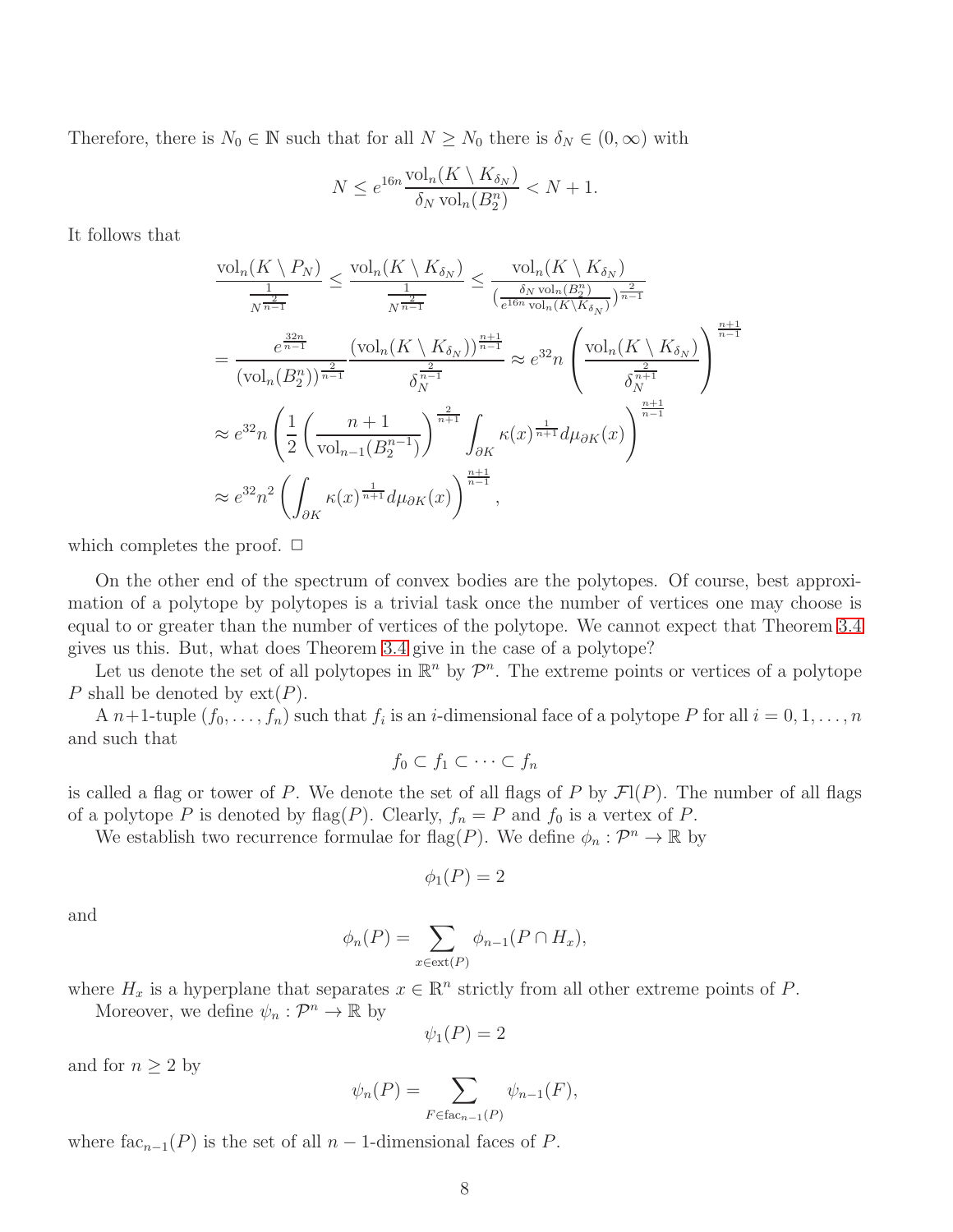It can be shown that

$$
\phi_n(P) = \psi_n(P) = \text{flag}(P).
$$

We can further prove that for all polytopes with 0 as an interior point and  $P^{\circ}$  its dual/polar polytope

$$
flag(P) = flag(P^{\circ}),
$$

where  $P^{\circ} := \{ y \in \mathbb{R}^n : \forall x \in P : \langle x, y \rangle \leq 1 \}.$  It is not difficult to show for the cube  $C^n$  and the simplex  $\Delta^n$  in  $\mathbb{R}^n$ 

$$
flag(\Delta^n) = n! \qquad flag(C^n) = flag((C^n)^{\circ}) = 2^n n!.
$$

For the floating bodies of polytopes we have

<span id="page-8-0"></span>**Theorem 3.6.** [\[58\]](#page-20-7) Let P be a convex polytope with nonempty interior in  $\mathbb{R}^n$ . Then

<span id="page-8-1"></span>
$$
\lim_{\delta \to 0} \frac{\text{vol}_n(P) - \text{vol}_n(P_\delta)}{\delta \left(\ln \frac{1}{\delta}\right)^{n-1}} = \frac{\text{flag}_n(P)}{n! n^{n-1}}.
$$
\n(3.10)

.

.

Theorem [3.6](#page-8-0) was proved by Schütt [\[58\]](#page-20-7). Note that Bárány and Larman [\[9\]](#page-17-10) showed that for all polytopes with an interior point in  $\mathbb{R}^n$ , we have

$$
\mathrm{vol}_n(P \setminus P_\delta) \le c\delta \left(\ln \frac{1}{\delta}\right)^{n-1}
$$

The previous theorem implies fast convergence of the approximation of a given polytope by a polytope with at most N vertices. Indeed, by [\(3.10\)](#page-8-1), for sufficiently small  $\delta \in (0,\infty)$ , we have

$$
\mathrm{vol}_n(P) - \mathrm{vol}_n(P_\delta) \sim \frac{\mathrm{flag}_n(P)}{n!n^{n-1}} \delta \left( \ln \frac{1}{\delta} \right)^{n-1}.
$$

Therefore, for sufficiently small  $\delta \in (0, \infty)$ ,

$$
\mathrm{vol}_n(P) - \mathrm{vol}_n(P_N) \le \mathrm{vol}_n(P) - \mathrm{vol}_n(P_\delta) \sim \frac{\mathrm{flag}_n(P)}{n!n^{n-1}} \delta \left( \ln \frac{1}{\delta} \right)^{n-1}.
$$

By [\(3.8\)](#page-6-3)

$$
N \le e^{16n} \frac{\text{vol}_n(P) - \text{vol}_n(P_\delta)}{\text{vol}_n(B_2^n)\delta} \sim e^{16n} \frac{\text{flag}_n(P)}{n!n^{n-1}\text{vol}_n(B_2^n)} \left(\ln \frac{1}{\delta}\right)^{n-1}.
$$

This implies

$$
N^{\frac{1}{n-1}}e^{-32}\left(\frac{n!n^{n-1}\operatorname{vol}_n(B_2^n)}{\operatorname{flag}_n(P)}\right)^{\frac{1}{n-1}} \le \ln\frac{1}{\delta}
$$

and

$$
\delta \le e^{-N^{\frac{1}{n-1}}} \exp\left(-e^{-32} \left(\frac{n!n^{n-1} \operatorname{vol}_n(B_2^n)}{\operatorname{flag}_n(P)}\right)^{\frac{1}{n-1}}\right) \sim e^{-N^{\frac{1}{n-1}}} \exp\left(-\frac{e^{-32}n^{\frac{3}{2}}}{(\operatorname{flag}_n(P))^{\frac{1}{n-1}}}\right)
$$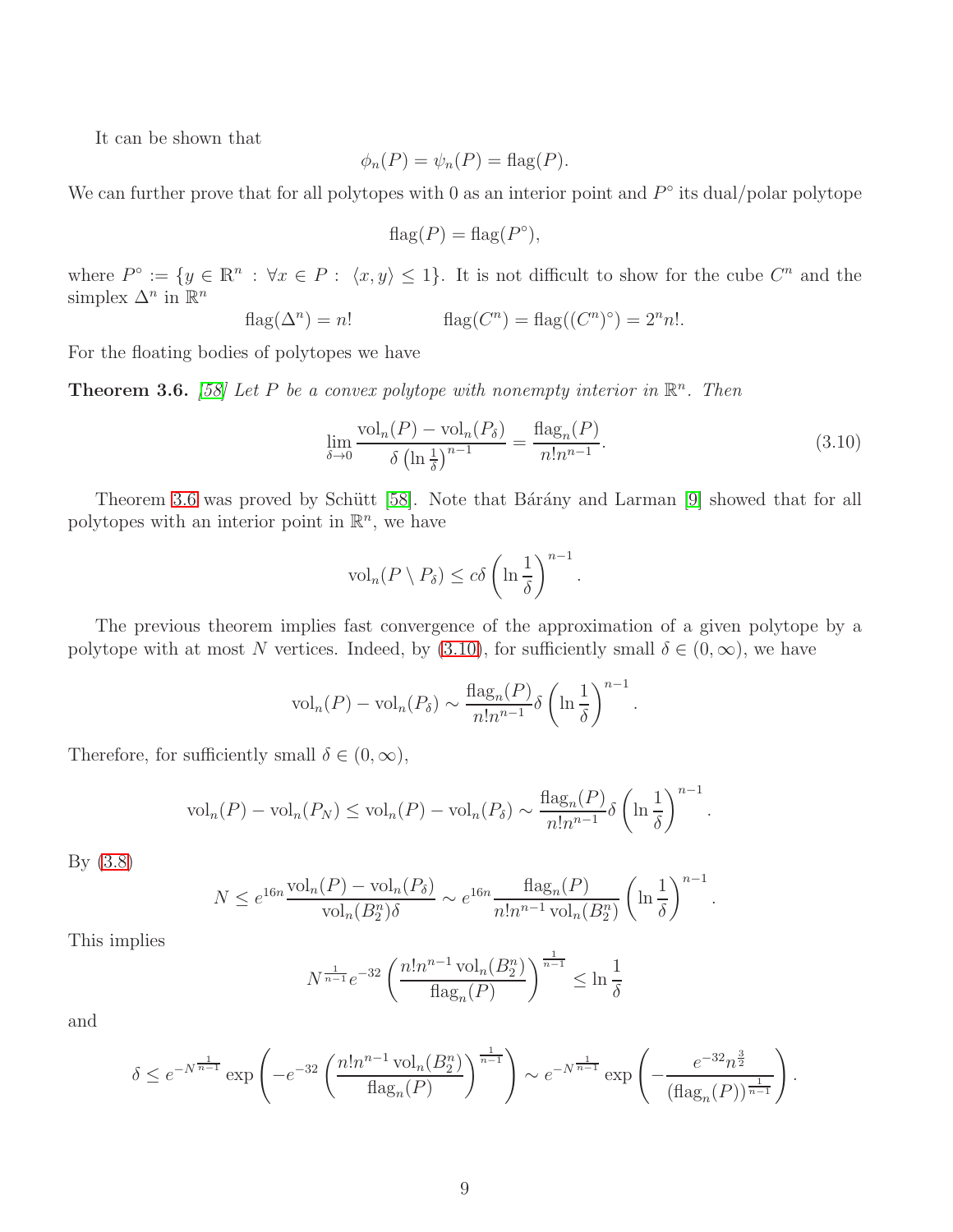Since  $\delta \left(\ln \frac{1}{\delta}\right)^{n-1}$  is an increasing function for  $\delta$  with  $0 \le \delta \le e^{-n+1}$ , we obtain

$$
\mathrm{vol}_n(P) - \mathrm{vol}_n(P_N) \n\lesssim \frac{\mathrm{flag}_n(P)}{n! n^{n-1}} e^{-N^{\frac{1}{n-1}}} \exp\left(-\frac{e^{-32} n^{\frac{3}{2}}}{(\mathrm{flag}_n(P))^{\frac{1}{n-1}}}\right) \left(N^{\frac{1}{n-1}} + \frac{e^{-32} n^{\frac{3}{2}}}{(\mathrm{flag}_n(P))^{\frac{1}{n-1}}}\right)^{n-1}.
$$

This means that the right-hand side expression is of the order

$$
\frac{N}{e^{N^{\frac{1}{n-1}}}},
$$

which is clearly decreasing rapidly to 0 for  $N \to \infty$ .

### 4 Random approximation of convex bodies by polytopes

We now turn to the topic of random approximation. Let K be a convex body in  $\mathbb{R}^n$ . A random polytope in K is the convex hull of finitely many points in K that are chosen at random with respect to a probability measure on  $K$ . First we consider the natural choice of the normalized Lebesgue measure on K, i.e., we consider the uniform distribution on K. For a fixed number N of points we are interested in the expected volume of that part of K that is not contained in the convex hull  $[x_1, \ldots, x_N]$  of the chosen points. Let us denote

$$
\mathbb{E}(K,N) = \int_{K \times \dots \times K} \text{vol}_n([x_1, ..., x_N]) d\mathbb{P}(x_1, ... x_N),
$$
\n(4.11)

where  $\mathbb P$  is the N-fold product of the normalized Lebesgue measure on  $K$ . We are interested in the asymptotic behavior of

$$
\text{vol}_n(K) - \mathbb{E}(K, N) = \int_{K \times \dots \times K} \text{vol}_n(K \setminus [x_1, \dots, x_N]) d\mathbb{P}(x_1, \dots, x_N). \tag{4.12}
$$

**Theorem 4.1.** Let K be a convex body in  $\mathbb{R}^n$ . Then we have

<span id="page-9-0"></span>
$$
c(n)\lim_{N\to\infty}\frac{\text{vol}_n(K)-\mathbb{E}(K,N)}{\left(\frac{\text{vol}_n(K)}{N}\right)^{\frac{2}{n+1}}}=\int_{\partial K}\kappa_K^{\frac{1}{n+1}}d\mu_{\partial K},\tag{4.13}
$$

where  $\kappa_K(x)$  is the generalized Gauß-Kronecker curvature and

$$
c(n) = 2\left(\frac{\text{vol}_{n-1}(B_2^{n-1})}{n+1}\right)^{\frac{2}{n+1}} \frac{(n+3)(n+1)!}{(n^2+n+2)(n^2+1)\Gamma(\frac{n^2+1}{n+1})}.
$$

Rényi and Sulanke [\[52,](#page-19-10) [53\]](#page-19-11) proved  $(4.13)$  for smooth convex bodies in  $\mathbb{R}^2$ . Wieacker [\[67\]](#page-20-8) extended their results to higher dimensions for the Euclidean ball. Schneider and Wieacker [\[56\]](#page-20-9) extended the results to higher dimensions for the mean width instead of the difference volume. It has been solved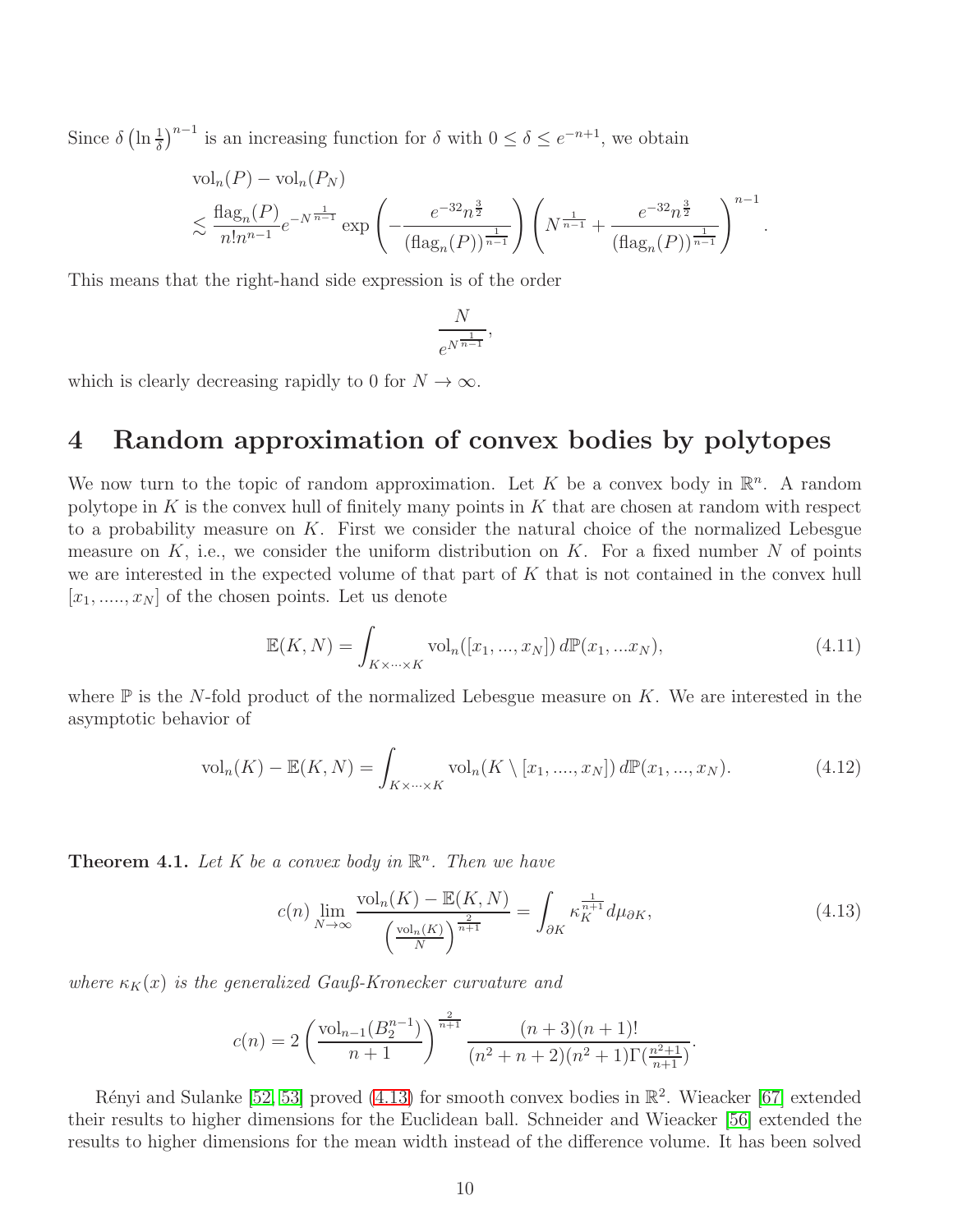by Bárány [B] for convex bodies with  $C^3$  boundary and everywhere positive curvature. The result for arbitrary convex bodies had been shown in [\[59\]](#page-20-10) (see also [\[12\]](#page-17-11)).

By choosing the points randomly from the convex body  $K$ , we get a polytope  $P_N$  with at most N vertices and symmetric difference distance to K less than

$$
\left(\frac{\text{vol}_n(K)}{N}\right)^{\frac{2}{n+1}} \frac{1}{2} \left(\frac{n+1}{\text{vol}_{n-1}(B_2^{n-1})}\right)^{\frac{2}{n+1}} \frac{(n^2+n+2)(n^2+1)\Gamma(\frac{n^2+1}{n+1})}{(n+3)(n+1)!} \int_{\partial K} \kappa_K^{\frac{1}{n+1}} d\mu_{\partial K},
$$

while the optimal order is

$$
\frac{1}{2} \mathrm{del}_{n-1} \left( \int_{\partial K} \kappa_K(x)^{\frac{1}{n+1}} d\mu_{\partial K}(x) \right)^{\frac{n+1}{n-1}} \left( \frac{1}{N} \right)^{\frac{2}{n-1}}.
$$

The random approximation is proportinal to  $\left(\frac{1}{N}\right)$  $\frac{1}{N}$ ) $\frac{2}{n+1}$ , while the best approximation is proportional to  $\left(\frac{1}{\lambda}\right)$  $\frac{1}{N}$ )<sup>2</sup><sup>2</sup> by [\(3.2\)](#page-3-1) and [\(3.4\)](#page-4-0). On the other hand, as shown in [\[66\]](#page-20-11), the expected number of vertices of a random polytope equals

$$
c_n \int_{\partial K} \kappa_K(x)^{\frac{1}{n+1}} d\mu_{\partial K}(x) \left(\frac{N}{\text{vol}_n(K)}\right)^{\frac{n-1}{n+1}},
$$

so that the number of vertices of a random polytope is of the order  $N^{\frac{n-1}{n+1}}$ . This suggests that there exists a random polytope with N vertices whose symmetric difference distance is of the order  $(\frac{1}{N})^{\frac{2}{n-1}}$ .

It is naturally to expect a better order of random approximation if the points are chosen from the boundary  $\partial K$ .

<span id="page-10-0"></span>**Theorem 4.2.** Let K be a convex body in  $\mathbb{R}^n$  such that there are  $r, R \in (0, \infty)$  with  $0 < r \leq R < \infty$ so that, for all  $x \in \partial K$ ,

<span id="page-10-1"></span>
$$
B_2^n(x - rN_{\partial K}(x), r) \subseteq K \subseteq B_2^n(x - RN_{\partial K}(x), R)
$$
\n(4.14)

and let  $f: \partial K \to \mathbb{R}_+$  be a continuous, positive function with  $\int_{\partial K} f(x) d\mu_{\partial K}(x) = 1$ . Let  $\mathbb{P}_f$  be the probability measure on  $\partial K$  given by  $d\mathbb{P}_f(x) = f(x)d\mu_{\partial K}(x)$ . Then we have

<span id="page-10-2"></span>
$$
\lim_{N \to \infty} \frac{\text{vol}_n(K) - \mathbb{E}(f, N)}{\left(\frac{1}{N}\right)^{\frac{2}{n-1}}} = c_n \int_{\partial K} \frac{\kappa(x)^{\frac{1}{n-1}}}{f(x)^{\frac{2}{n-1}}} d\mu_{\partial K}(x),\tag{4.15}
$$

where  $\kappa$  is the (generalized) Gauß-Kronecker curvature and

$$
c_n = \frac{(n-1)^{\frac{n+1}{n-1}} \Gamma\left(n+1+\frac{2}{n-1}\right)}{2(n+1)!(\text{vol}_{n-2}(\partial B_2^{n-1}))^{\frac{2}{n-1}}}.
$$
\n(4.16)

The minimum on the right-hand side is attained for the normalized affine surface area measure with density with respect to the surface area measure  $\mu_{\partial K}$ 

<span id="page-10-3"></span>
$$
f_{\rm as}(x) = \frac{\kappa(x)^{\frac{1}{n+1}}}{\int_{\partial K} \kappa(x)^{\frac{1}{n+1}} d\mu_{\partial K}(x)}.
$$
\n(4.17)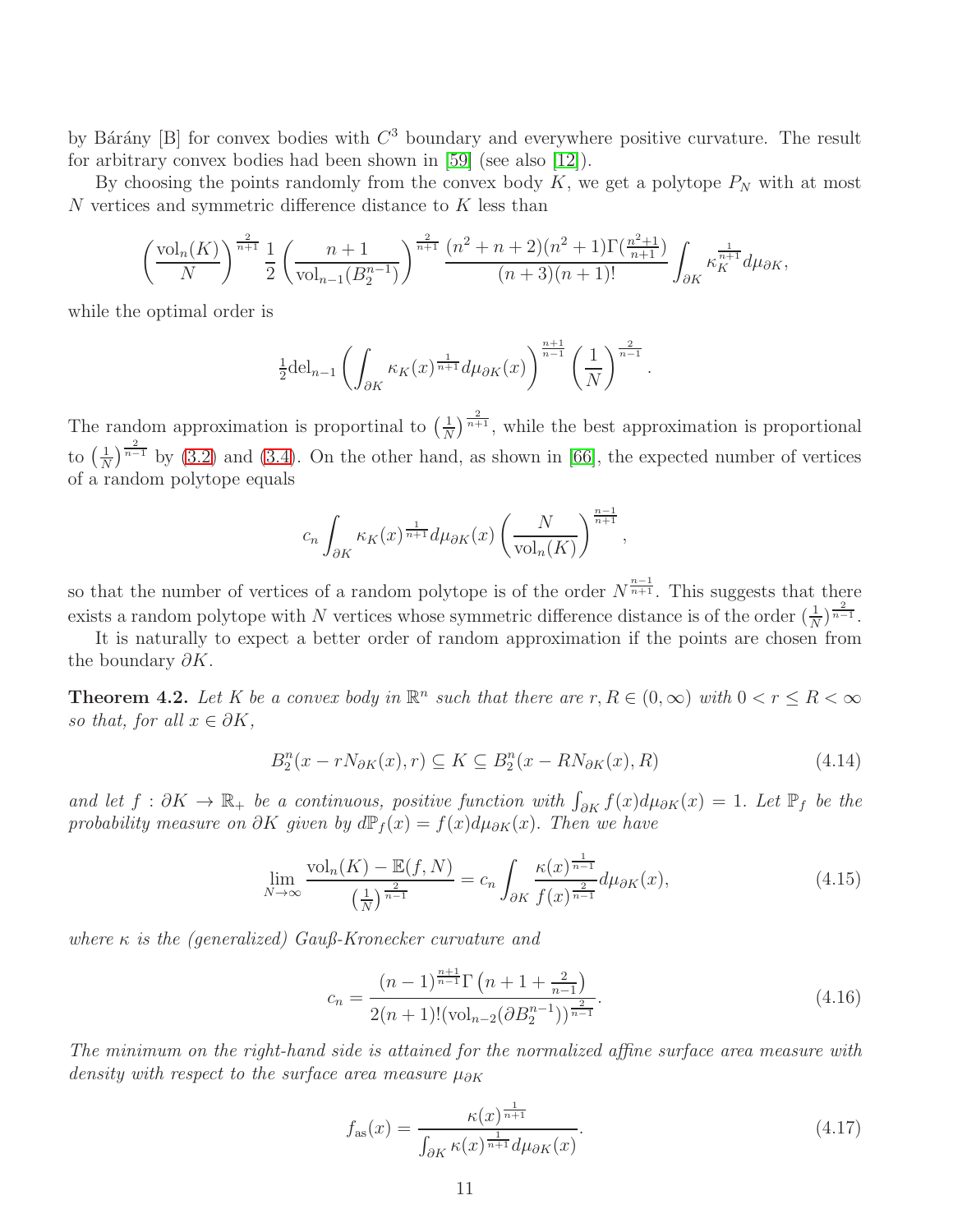Theorem [4.2](#page-10-0) has been obtained by Schütt and Werner in [\[62\]](#page-20-12) proved. Müller [\[48\]](#page-19-9) proved this result for the Euclidean ball. Reitzner  $[50]$  proved this result for convex bodies with  $C^2$ -boundary and everywhere positive curvature.

The condition [\(4.14\)](#page-10-1) is satisfied if K has a  $C^2$ -boundary with everywhere positive curvature. This follows from Blaschke's rolling theorem([\[10\]](#page-17-12), p.118) and a generalization of it [\[61\]](#page-20-5). Indeed, we can choose

$$
r = \min_{x \in \partial K} \min_{1 \le i \le n-1} r_i(x) \quad \text{and} \quad R = \max_{x \in \partial K} \max_{1 \le i \le n-1} r_i(x),
$$

where  $r_i(x)$  denotes the *i*-th principal curvature radius.

We show now that the expression  $(4.15)$  for any other measure given by a density f with respect to  $\mu_{\partial K}$  is greater than or equal to the one for [\(4.17\)](#page-10-3). Since  $\int_{\partial K} f(x) d\mu_{\partial K}(x) = 1$ , we have

$$
\left(\frac{1}{\text{vol}_{n-1}(\partial K)}\int_{\partial K}\left|\frac{\kappa(x)}{f(x)^{2}}\right|^{\frac{1}{n-1}}d\mu_{\partial K}(x)\right)^{\frac{1}{n+1}}
$$
\n
$$
=\left(\frac{1}{\text{vol}_{n-1}(\partial K)}\int_{\partial K}\left|\left(\frac{\kappa(x)}{f(x)^{2}}\right)^{\frac{1}{n^{2}-1}}\right|^{n+1}d\mu_{\partial K}(x)\right)^{\frac{1}{n+1}}\int_{\partial K}f(x)d\mu_{\partial K}(x)
$$
\n
$$
=\left(\frac{1}{\text{vol}_{n-1}(\partial K)}\int_{\partial K}\left|\left(\frac{\kappa(x)}{f(x)^{2}}\right)^{\frac{1}{n^{2}-1}}\right|^{n+1}d\mu_{\partial K}(x)\right)^{\frac{1}{n+1}}\times
$$
\n
$$
(\text{vol}_{n-1}(\partial K))^{\frac{2}{n^{2}-1}}\left(\frac{1}{\text{vol}_{n-1}(\partial K)}\int_{\partial K}\left|f(x)^{\frac{2}{n^{2}-1}}\right|^{\frac{n^{2}-1}{2}}d\mu_{\partial K}(x)\right)^{\frac{2}{n^{2}-1}}.
$$

We have  $\frac{1}{n+1} + \frac{2}{n^2-1} = \frac{1}{n-1}$  $\frac{1}{n-1}$  and we apply Hölder's inequality to get

$$
\left(\frac{1}{\text{vol}_{n-1}(\partial K)} \int_{\partial K} \left| \frac{\kappa(x)}{f(x)^2} \right|^{\frac{1}{n-1}} d\mu_{\partial K}(x) \right)^{\frac{1}{n+1}} \n\ge \left(\frac{1}{\text{vol}_{n-1}(\partial K)} \int_{\partial K} \kappa(x)^{\frac{1}{n+1}} d\mu_{\partial K}(x) \right)^{\frac{1}{n-1}} (\text{vol}_{n-1}(\partial K))^{\frac{2}{n^2-1}},
$$

which gives us

$$
\int_{\partial K} \left| \frac{\kappa(x)}{f(x)^2} \right|^{\frac{1}{n-1}} d\mu_{\partial K}(x) \ge \left( \int_{\partial K} \kappa(x)^{\frac{1}{n+1}} d\mu_{\partial K}(x) \right)^{\frac{n+1}{n-1}}.
$$

Choosing points according to the affine surfaca area measure gives random polytopes of greatest possible volume. Again, this is intuitively clear: an optimal measure should put more weight on points with higher curvature. Moreover, and this is a crucial observation, if the optimal measure is unique, then it must be affine invariant. This measure is affine invariant, i.e., for an affine, volume preserving map T and all measurable subsets A of  $\partial K$ ,

$$
\int_{A} \kappa_{\partial K}^{\frac{1}{n+1}}(x) d\mu_{\partial K}(x) = \int_{T(A)} \kappa_{\partial T(K)}^{\frac{1}{n+1}}(x) d\mu_{\partial T(K)}(x).
$$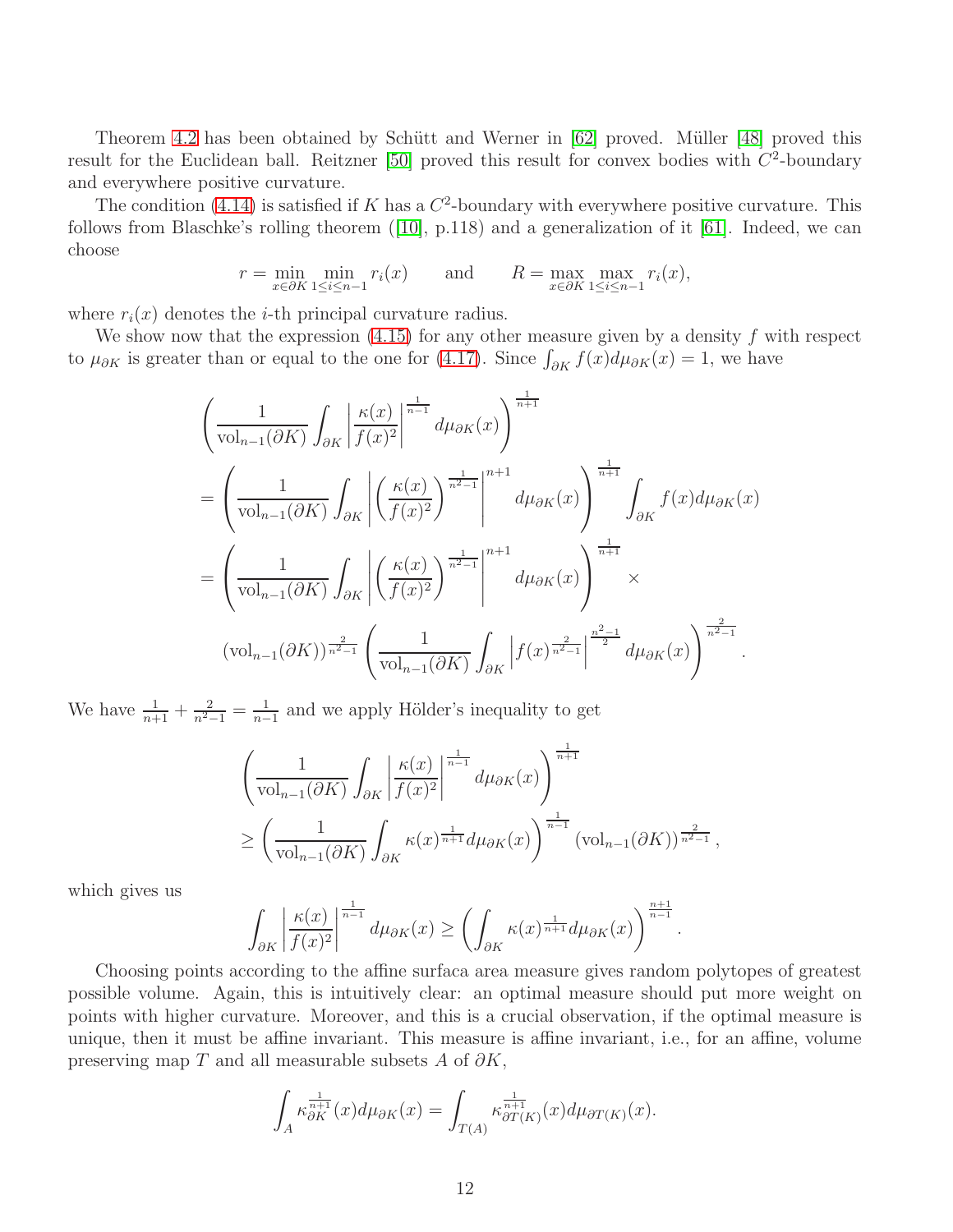There are not too many such measures and the affine surface measure is the first that comes to ones mind. This measure satisfies two necessary properties: it is affine invariant and it puts more weight on points with greater curvature.

The order of magnitude for random approximation for large  $N$  is

$$
\frac{(n-1)^{\frac{n+1}{n-1}}\Gamma\left(n+1+\frac{2}{n-1}\right)}{2(n+1)!(\text{vol}_{n-2}(\partial B_2^{n-1}))^{\frac{2}{n-1}}}\left(\int_{\partial K}\kappa(x)^{\frac{1}{n+1}}d\mu_{\partial K}(x)\right)^{\frac{n+1}{n-1}}\left(\frac{1}{N}\right)^{\frac{2}{n-1}},
$$

while best approximation for large  $N$  is of the order

$$
\frac{1}{2}\operatorname{del}_{n-1}\left(\int_{\partial K} \kappa_K(x)^{\frac{1}{n+1}} d\mu_{\partial K}(x)\right)^{\frac{n+1}{n-1}} \left(\frac{1}{N}\right)^{\frac{2}{n-1}}.
$$

The quotient between best and random approximation is

$$
\frac{(n-1)^{\frac{n+1}{n-1}}\Gamma\left(n+1+\frac{2}{n-1}\right)}{2(n+1)!(\text{vol}_{n-2}(\partial B_2^{n-1}))^{\frac{2}{n-1}}} \cdot \frac{2}{\text{del}_{n-1}}.
$$

Since  $\frac{n-1}{n+1}$  vol<sub>n−1</sub> $(B_2^{n-1})^{-\frac{2}{n-1}} \leq$  del<sub>n−1</sub>, the quotient is less than

$$
\frac{(n-1)^{\frac{2}{n-1}}\Gamma\left(n+1+\frac{2}{n-1}\right)\mathrm{vol}_{n-1}(B_2^{n-1})^{\frac{2}{n-1}}}{n!(\mathrm{vol}_{n-2}(\partial B_2^{n-1}))^{\frac{2}{n-1}}}=\frac{\Gamma\left(n+1+\frac{2}{n-1}\right)}{n!}.
$$

Since

$$
\lim_{x \to \infty} \frac{\Gamma(x + \alpha)}{x^{\alpha} \Gamma(x)} = 1
$$

the quotient is asymptotically equal to

$$
(n+1)^{\frac{2}{n-1}}.
$$

Since the exponential function is convex, we have, for all  $t \in [0, 1]$ ,

$$
e^t \le 1 + (e - 1)t.
$$

This implies

$$
(n+1)^{\frac{2}{n-1}} = \exp\left(\ln\left((n+1)^{\frac{2}{n-1}}\right)\right) \le 1 + 2(e-1)\frac{\ln(n+1)}{n-1}
$$

and therefore the order of the quotient between random and best approximation is less than

$$
1 + 2(e - 1)\frac{\ln(n + 1)}{n - 1}.
$$

We want to discuss two other measures that are of interest. The measure with the uniform density

$$
f(x) = \frac{1}{\text{vol}_{n-1}(\partial K)}
$$

with respect to  $\mu_{\partial K}$  gives

$$
\lim_{N \to \infty} \frac{\text{vol}_n(K) - \mathbb{E}(f, N)}{\left(\frac{\text{vol}_{n-1}(\partial K)}{N}\right)^{\frac{2}{n-1}}} = c_n \int_{\partial K} \kappa(x)^{\frac{1}{n-1}} d\mu_{\partial K}(x).
$$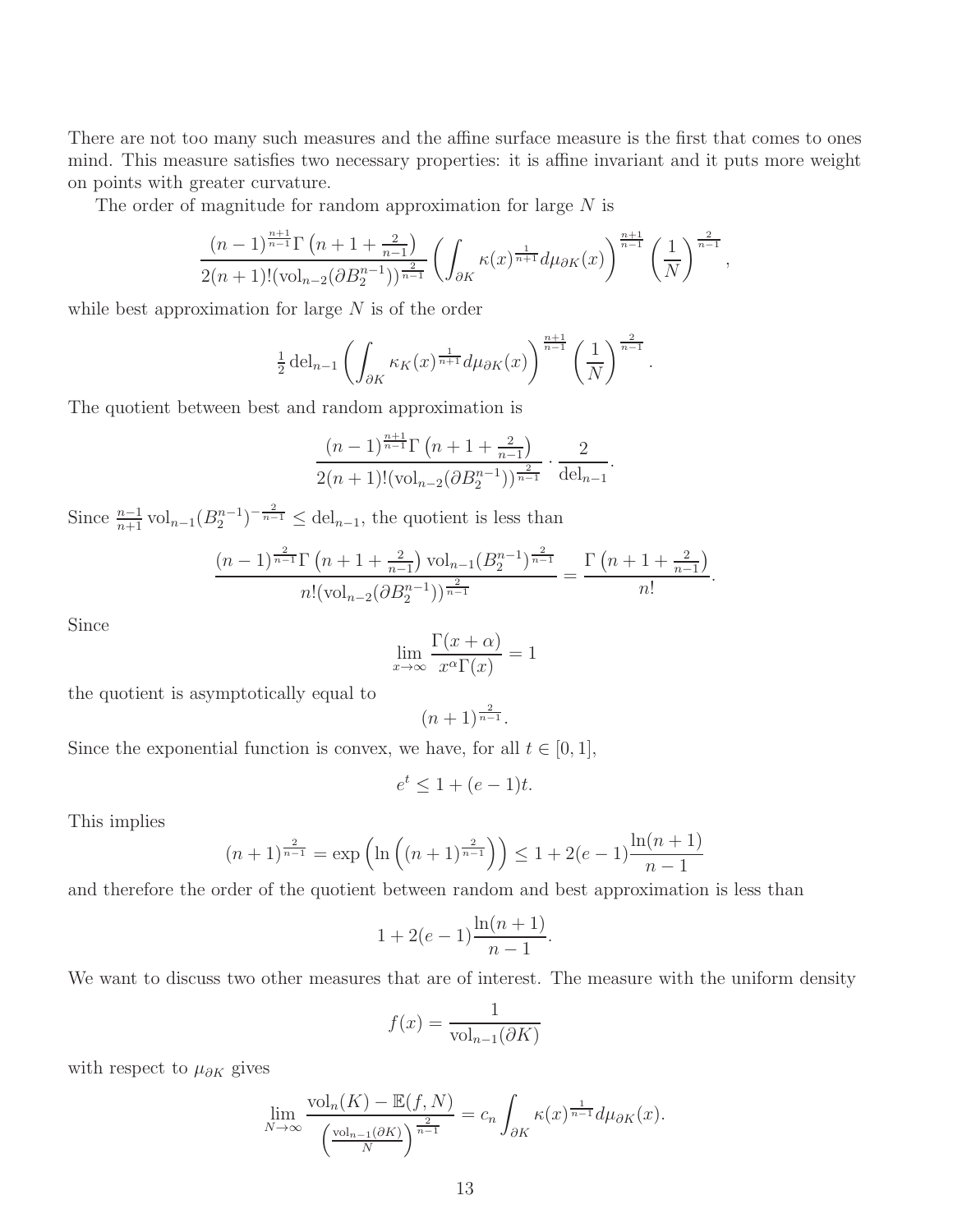Let K be a convex body and cen(K) its centroid. For any Borel set A with  $A \subseteq \partial K$  the cone probability measure is defined by

$$
\mathbb{P}(A) = \frac{\text{vol}_n([\text{cen}(K), A])}{\text{vol}_n(K)}.
$$

If the centroid is the origin, then the density is given by

$$
f(x) = \frac{\langle x, N_{\partial K}(x) \rangle}{\int_{\partial K} \langle x, N_{\partial K}(x) \rangle d\mu_{\partial K}(x)}
$$

and the measure is invariant under linear, volume preserving maps. We have

$$
\frac{1}{n} \int_{\partial K} < x, N(x) > d\mu_{\partial K}(x) = \text{vol}_n(K)
$$

and thus

$$
f(x) = \frac{< x, N_{\partial K}(x) >}{n \text{ vol}_n(K)}.
$$

We get

$$
\lim_{N \to \infty} \frac{\text{vol}_n(K) - \mathbb{E}(f, N)}{\left(\frac{n \text{ vol}_n(K)}{N}\right)^{\frac{2}{n-1}}} = c_n \int_{\partial K} \frac{\kappa(x)^{\frac{1}{n-1}}}{\langle x, N_{\partial K}(x) \rangle^{\frac{2}{n-1}}} d\mu_{\partial K}(x).
$$

## 5 Approximation of convex bodies by polytopes without cotainment condition

So far we have considered the approximation of a convex body  $K$  by polytopes that are contained in K. Now we want to drop the containment condition and find out whether or not the approximation improves. Intuitively, one expects an improvement in dependence on the dimension.

Ludwig showed in [\[42\]](#page-19-13) the following result.

**Theorem 5.1.** [\[42\]](#page-19-13) Let K be a convex body in  $\mathbb{R}^n$  such that its boundary is twice continuously differentiable and whose curvature is everywhere strictly positive. Then

$$
\lim_{N \to \infty} \frac{\inf \{ \text{vol}_n(K \triangle P_N) : P_N \text{ is a polytope with at most } N \text{ vertices} \}}{N^{-\frac{2}{n-1}}} = \frac{1}{2} \operatorname{del}_{n-1} \left( \int_{\partial K} \kappa(x)^{\frac{1}{n+1}} d\mu_{\partial K}(x) \right)^{\frac{n+1}{n-1}}.
$$

The constant  $\text{del}_{n-1}$  is positive and depends only on n. Clearly,  $\text{del}_{n-1} \leq \text{del}_{n-1}$  and by [\(3.5\)](#page-4-3) it follows  $\text{Idel}_{n-1} \leq c \cdot n$ . On the other hand, it has been shown in [\[11\]](#page-17-13) that for a polytope  $P_N$  with at most  $N$  vertices

$$
\text{vol}_n(B_2^n \triangle P_N) \ge \frac{\text{vol}_n(B_2^n)}{67e^2 \pi n} \cdot \frac{1}{N^{\frac{2}{n-1}}}.
$$

Thus, between the upper and lower estimate for  $\text{Idel}_{n-1}$  there is a gap of order  $n^2$ . In [\[43\]](#page-19-14) Ludwig, Schütt, and Werner narrowed this gap by a factor n. It had been shown that  $\text{del}_{n-1} \leq c$ , where  $c \in (0,\infty)$  is a numerical constant.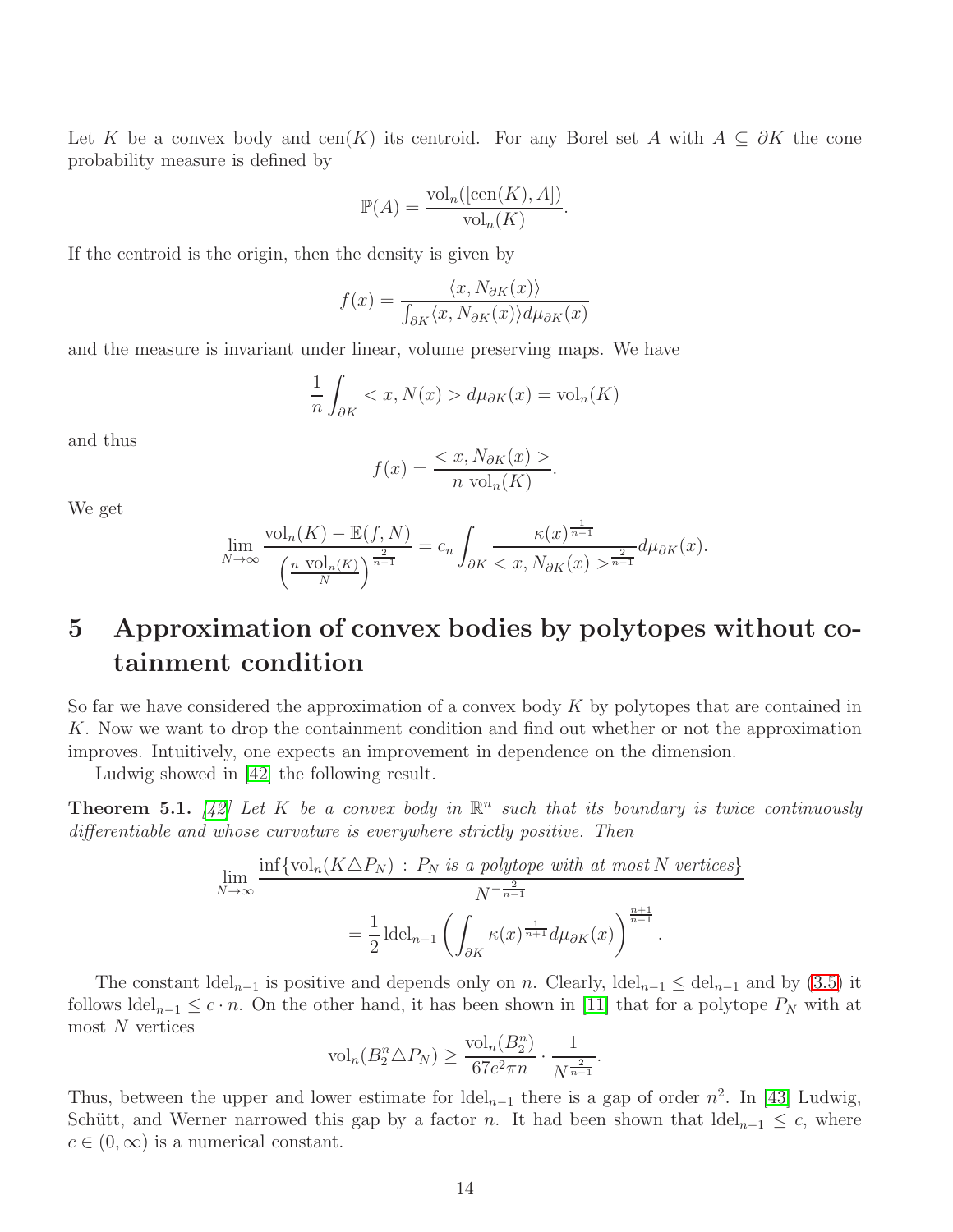<span id="page-14-1"></span>**Theorem 5.2.** [\[43\]](#page-19-14) There is a constant  $c \in (0, \infty)$  such that for every  $n \in \mathbb{N}$  there is  $N_n$  so that for every  $N \geq N_n$  there is a polytope P in  $\mathbb{R}^n$  with N vertices such that

<span id="page-14-0"></span>
$$
\text{vol}_n(B_2^n \triangle P) \le c \text{ vol}_n(B_2^n) N^{-\frac{2}{n-1}}.
$$
\n
$$
(5.18)
$$

Comparing the bound in [\(5.18\)](#page-14-0) with [\(3.2\)](#page-3-1), we see that the bound has been improved by a factor of the dimension. Therefore, there are constants  $c_1, c_2 \in (0, \infty)$  such that

$$
\frac{c_1}{n} \leq \text{ldel}_{n-1} \leq c_2.
$$

Theorem [5.2](#page-14-1) has been proved by choosing the vertices of a random polytope on the boundary of an Euclidean ball whose radius is slightly bigger than 1, namely, its radius is finely calibrated to be of the order  $1 + \frac{1}{N^{\frac{2}{n-1}}}.$ 

A more general result, approximating a convex body by an arbitrary positioned polytope where the vertices are chosen with respect to a probability measure  $P_f$  was proved in [\[30\]](#page-18-10). Approximation by arbitrary positioned polytopes in other metrics can be found in [\[29,](#page-18-11) [37\]](#page-18-12).

## 6 Approximation of a polytope by a polytope with fewer vertices

Bárány conjectured in [\[7\]](#page-17-14) that for every  $n \in \mathbb{N}$  there is a constant  $c_n \in (0, \infty)$  such that for every polytope P in  $\mathbb{R}^n$  with a sufficiently large number of vertices N there exists a vertex  $x \in \mathbb{R}^n$  of P such that the polytope  $Q$ , which is the convex hull of all vertices of  $P$  except  $x$ , satisfies

$$
\frac{\text{vol}_n(P) - \text{vol}_n(Q)}{\text{vol}_n(P)} \le c_n N^{-\frac{n+1}{n-1}}.
$$
\n(6.19)

Bárány also pointed out there that this result implies a theorem of Andrews [\[3\]](#page-16-3), which states that for a lattice polytope P in  $\mathbb{R}^n$  with N vertices and positive volume, one has

$$
N^{\frac{n+1}{n-1}} \le c_n \operatorname{vol}_n(P).
$$

This conjecture has been confirmed by Reisner, Schütt, and Werner in [\[49\]](#page-19-15).

<span id="page-14-2"></span>**Theorem 6.1.** [\[49\]](#page-19-15) There are constants  $c_0, c_2 \in (0, \infty)$  such that for every  $0 < \epsilon < 1/2$  the following holds: let P be a polytope in  $\mathbb{R}^n$  having N vertices  $x_1, \ldots, x_N$  with  $N > c_2^n/\epsilon$ . Then there exists a subset  $A \subset \{1, \ldots, N\}$ , with  $\text{card}(A) \geq (1 - 2\epsilon)N$ , such that for all  $i \in A$ :

$$
\frac{\text{vol}_n(P) - \text{vol}_n([x_1, \ldots, x_{i-1}, x_{i+1}, \ldots, x_N])}{\text{vol}_n(P)} \le c_0 n^2 e^{-\frac{n+1}{n-1}} N^{-\frac{n+1}{n-1}}.
$$

If P is centrally symmetric, then we may replace  $n^2$  by  $n^{3/2}$  on the right-hand side of the above inequality.

Let  $x_1, \ldots, x_N$  be the vertices of P. In order to prove Theorem [6.1](#page-14-2) we estimate the number of vertices  $x_i$  whose distance from the polytope  $[x_1, \ldots, x_{i-1}, x_{i+1}, \ldots, x_N]$  is less than  $N^{-\frac{2}{n-1}}$ . We use inequality [\(3.1\)](#page-3-0).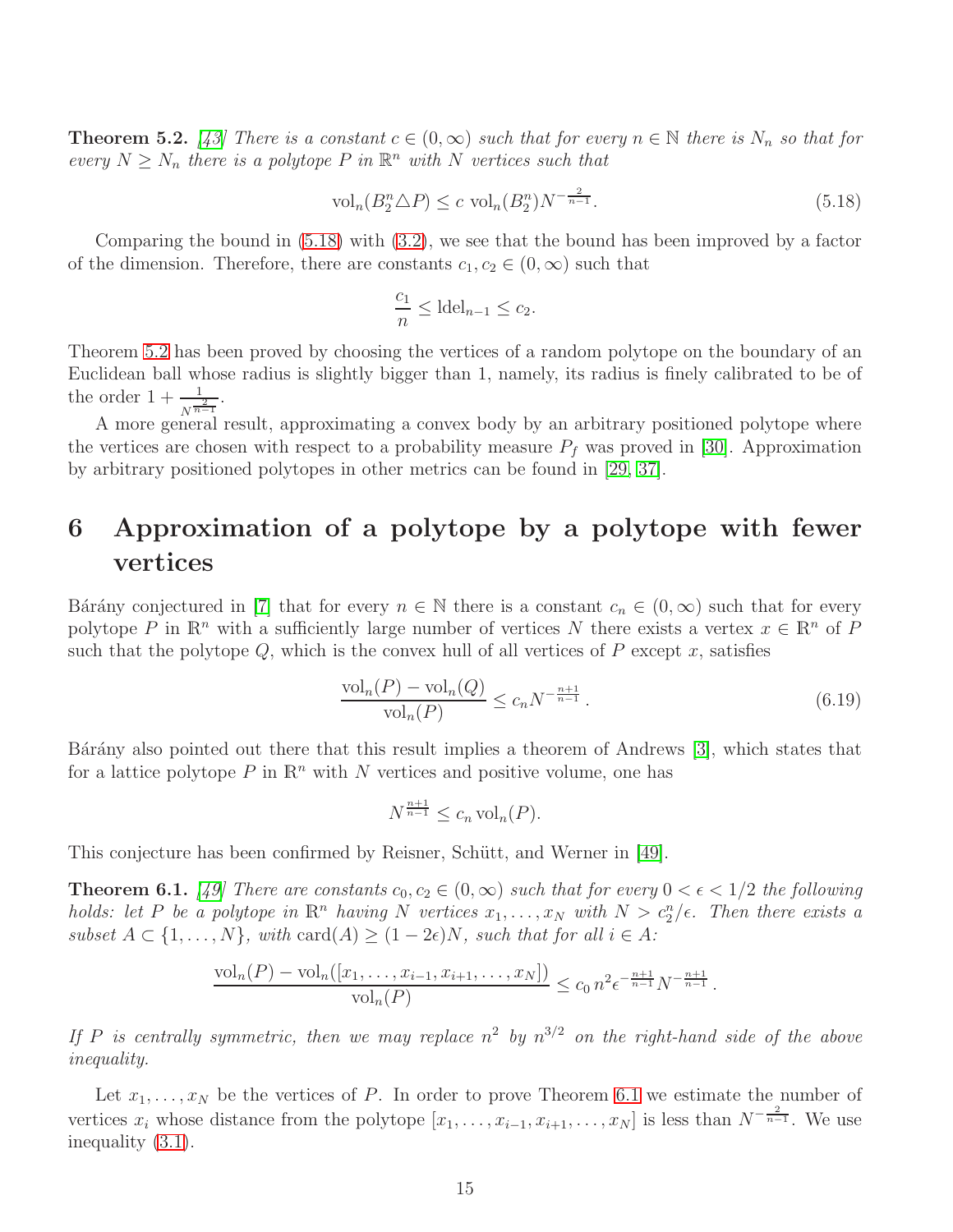#### 7 Random approximation of polytopes by polytopes

We turn now to question how well a random polytope of a polytope approximates this polytope. Bárány and Buchta [\[8\]](#page-17-15) studied how well a random polytope whose vertices are chosen with respect to the uniform distribution on a polytope approximates this polytope. It turns out that a random polytope  $P_N$  of N chosen points with respect to the uniform measure on a polytope P satisfies

<span id="page-15-1"></span>
$$
\text{vol}_n(P) - \mathbb{E}\,\text{vol}_n(P_N) = \frac{\text{flag}(P)}{(n+1)^{n-1}(n-1)!} N^{-1}(\ln N)^{n-1}(1+o(1)),\tag{7.20}
$$

where  $\text{flag}(P)$  is the number of flags of the polytope P. The phenomenon that the expression should only depend on this combinatorial structure of the polytope, i.e., the flag number of the polytope, had been discovered in connection with floating bodies by Schütt (Theorem [3.6\)](#page-8-0).

Choosing random points from the interior of a convex body always produces a simplicial polytope with probability one. Yet often applications of the above mentioned results in computational geometry, the analysis of the average complexity of algorithms, and optimization necessarily deal with non-simplicial polytopes and it became crucial to have analogous results for random polytopes without this very specific combinatorial structure.

In all these results there is a general scheme: if the convex sets are smooth then the number of faces and the volume difference behave asymptotically like powers of  $N$ , if the sets are convex polytopes then logarithmic terms show up. Metric and combinatorial quantities only differ by a factor N.

Now we are discussing the case that the points are chosen from the boundary of a polytope P. This produces random polytopes which are neither simple nor simplicial and thus our results are a huge step in taking into account the first point mentioned above. The applications in computational geometry, the analysis of the average complexity of algorithms, and optimization need formulae for the combinatorial structure of the involved random polytopes and thus the question on the number of facets and vertices are of interest.

To our big surprise the volume difference contains no logarithmic factor. This is in sharp contrast to the results for random points inside convex sets.

<span id="page-15-0"></span>**Theorem 7.1.** [\[51\]](#page-19-16) For the expected volume difference between a simple polytope  $P \subset \mathbb{R}^n$  and the random polytope  $P_N$  with vertices chosen uniformly at random from the boundary of P, we have

$$
\mathbb{E}(\text{vol}_n(P) - \text{vol}_n(P_N)) = c_{n,P} N^{-\frac{n}{n-1}} (1 + O(N^{-\frac{1}{(n-1)(n-2)}}))
$$

with some  $c_{n,P} \in (0,\infty)$ .

Intuitively, the difference volume for a random polytope whose vertices are chosen from the boundary should be smaller than the one whose vertices are chosen from the body. The previous result confirms this. The first one is of the order  $N^{-\frac{n}{n-1}}$  compared to  $N^{-1}(\ln N)^{n-1}$ . It is well known that for uniform random polytopes in the interior of a convex set the missed volume is minimized for the ball  $[10, 27, 28]$  $[10, 27, 28]$  $[10, 27, 28]$ , a smooth convex set, and – in the planar case – maximized by a triangle [\[10,](#page-17-12) [15,](#page-17-16) [22\]](#page-18-15) or more generally by polytopes [\[9\]](#page-17-10). Hence, one should also compare the result of Theorem [7.1](#page-15-0) to the result of choosing random points on the boundary of a smooth convex set. This clearly leads to a random polytope with  $N$  vertices. And by results of Schütt and Werner [\[62\]](#page-20-12) and also Reitzner [\[50\]](#page-19-12), the expected volume difference is of order  $N^{-\frac{2}{n-1}}$ , which is smaller than the order in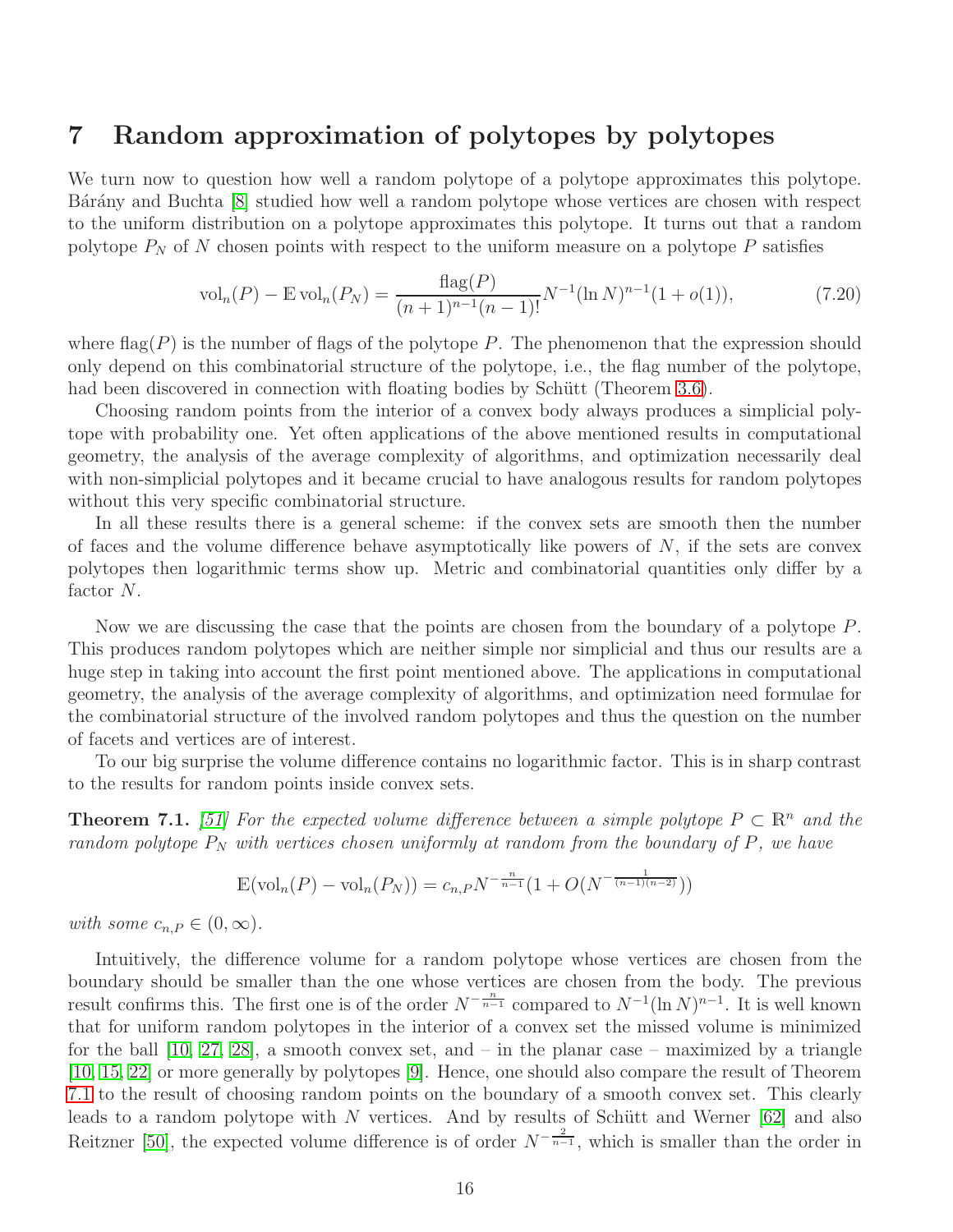[\(7.20\)](#page-15-1) as is to be expected, but also surprisingly much bigger than the order  $N^{-\frac{n}{n-1}}$  occurring in Theorem [7.1.](#page-15-0)

We give a simple argument that shows that the volume difference between the cube and a random polytope is at least of the order  $N^{-\frac{n}{n-1}}$ . We consider the cube  $C^n = [0,1]^n$  and the subset of the boundary

<span id="page-16-4"></span>
$$
\partial C^n \cap H^+\left((1,\ldots,1),\left(\frac{(n-1)!}{nN}\right)^{\frac{1}{n-1}}\right) = \bigcup_{i=1}^n \left(\frac{(n-1)!}{nN}\right)^{\frac{1}{n-1}} [0,e_1,\ldots,e_{i-1},e_{i+1},\ldots,e_n],\tag{7.21}
$$

which are the union of small simplices in the facets of the cube close to the vertices. Then

$$
\frac{1}{N} = \lambda_{n-1} \left( \bigcup_{i=1}^{n} \left( \frac{(n-1)!}{nN} \right)^{\frac{1}{n-1}} [0, e_1, \dots, e_{i-1}, e_{i+1}, \dots, e_n] \right)
$$

and the probability that none of the points  $x_1, \ldots, x_N$  is chosen from this set equals

$$
\left(1 - \frac{1}{N}\right)^N \sim \frac{1}{e}.
$$

Therefore, with probability approximately  $\frac{1}{e}$  the union of the simplices in [\(7.21\)](#page-16-4) is not contained in the random polytope and the difference volume is greater than

$$
\frac{1}{n!} \left( \frac{(n-1)!}{nN} \right)^{\frac{n}{n-1}} \approx \frac{1}{n} N^{-\frac{n}{n-1}},
$$

which is in accordance with Theorem [7.1.](#page-15-0)

#### Acknowledgement

JP is supported by the Austrian Science Fund (FWF) Project P32405 Asymptotic geometric analysis and applications and Austrian Science Fund (FWF) Project F5513-N26, which is a part of a Special Research Program "Quasi-Monte Carlo Methods: Theory and Applications". EMW is partially supported by NSF grant DMS-2103482 and by a Simons Fellowship.

### <span id="page-16-2"></span>References

- [1] A. D. Alexandroff. Almost everywhere existence of the second differential of a convex function and some properties of convex surfaces connected with it. Leningrad State Univ. Annals [Uchenye Zapiski] Math. Ser., 6:3–35, 1939.
- <span id="page-16-3"></span><span id="page-16-0"></span>[2] D. Alonso-Gutiérrez and J. Bastero. Approaching the Kannan-Lovász-Simonovits and variance conjectures, volume 2131 of Lecture Notes in Mathematics. Springer, Cham, 2015.
- [3] G. E. Andrews. A lower bound for the volume of strictly convex bodies with many boundary lattice points. Trans. Amer. Math. Soc., 106:270–279, 1963.
- <span id="page-16-1"></span>[4] G. Aubrun, S. Szarek, and E. M. Werner. Nonadditivity of R´enyi entropy and Dvoretzky's theorem. J. Math. Phys., 51(2):022102, 7, 2010.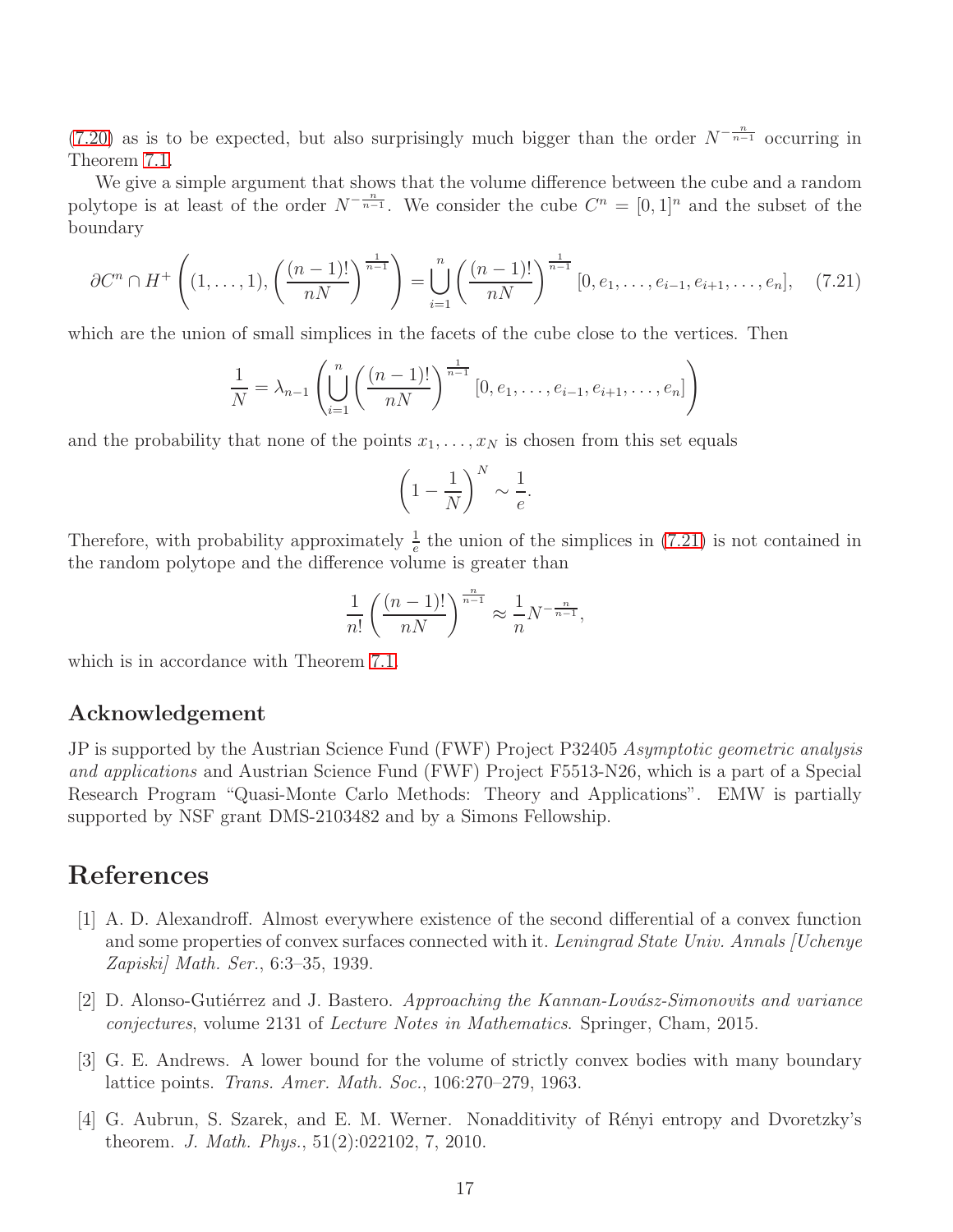- <span id="page-17-4"></span><span id="page-17-3"></span>[5] G. Aubrun, S. Szarek, and E. M. Werner. Hastings's additivity counterexample via Dvoretzky's theorem. Comm. Math. Phys., 305(1):85–97, 2011.
- <span id="page-17-14"></span>[6] K. M. Ball. Ellipsoids of maximal volume in convex bodies. Geom. Dedicata, 41(2):241–250, 1992.
- <span id="page-17-15"></span>[7] I. Bárány. The contribution of a single vertex to the volume. Proc. of the 5-th Prague Combinatorial Workshop, edited by Jiří Fiala. KAM Series, 1997.
- <span id="page-17-10"></span>[8] I. Bárány and C. Buchta. Random polytopes in a convex polytope, independence of shape, and concentration of vertices. Math. Ann., 297(3):467–497, 1993.
- <span id="page-17-12"></span>[9] I. B´ar´any and D. G. Larman. Convex bodies, economic cap coverings, random polytopes. Mathematika, 35(2):274–291, 1988.
- <span id="page-17-13"></span>[10] W. Blaschke. Vorlesungen ¨uber Differentialgeometrie. Affine Differentialgeometrie. Band 2. Springer, Berlin, 1923.
- <span id="page-17-11"></span>[11] K. J. Böröczky, Jr. Polytopal approximation bounding the number of k-faces. J. Approx. Theory, 102(2):263–285, 2000.
- [12] K. J. Böröczky, Jr., L. M. Hoffmann, and D. Hug. Expectation of intrinsic volumes of random polytopes. Period. Math. Hungar., 57(2):143–164, 2008.
- <span id="page-17-9"></span><span id="page-17-7"></span>[13] E. M. Bronshteĭn and L. D. Ivanov. The approximation of convex sets by polyhedra. Sibirsk. *Mat. Z.*,  $16(5):1110-1112$ ,  $1132$ ,  $1975$ .
- <span id="page-17-16"></span>[14] H. Busemann and W. Feller. Krümmungseigenschaften Konvexer Flächen. Acta Math.,  $66(1)$ :1– 47, 1936.
- [15] L. Dalla and D. G. Larman. Volumes of a random polytope in a convex set. In Applied geometry and discrete mathematics, volume 4 of DIMACS Ser. Discrete Math. Theoret. Comput. Sci., pages 175–180. Amer. Math. Soc., Providence, RI, 1991.
- <span id="page-17-8"></span><span id="page-17-2"></span>[16] R. M. Dudley. Metric entropy of some classes of sets with differentiable boundaries. J. Approximation Theory, 10:227–236, 1974.
- [17] A. Dvoretzky. Some results on convex bodies and Banach spaces. In Proc. Internat. Sympos. Linear Spaces (Jerusalem, 1960), pages 123–160. Jerusalem Academic Press, Jerusalem; Pergamon, Oxford, 1961.
- <span id="page-17-6"></span>[18] H. Edelsbrunner. Geometric algorithms. In Handbook of convex geometry, Vol. A, B, pages 699–735. North-Holland, Amsterdam, 1993.
- <span id="page-17-1"></span><span id="page-17-0"></span>[19] P. Erdős. Graph theory and probability. *Canadian J. Math.*, 11:34–38, 1959.
- <span id="page-17-5"></span>[20] P. Erdős. Graph theory and probability. II. *Canadian J. Math.*, 13:346–352, 1961.
- [21] R. J. Gardner. Geometric tomography, volume 58 of Encyclopedia of Mathematics and its Applications. Cambridge University Press, Cambridge, 1995.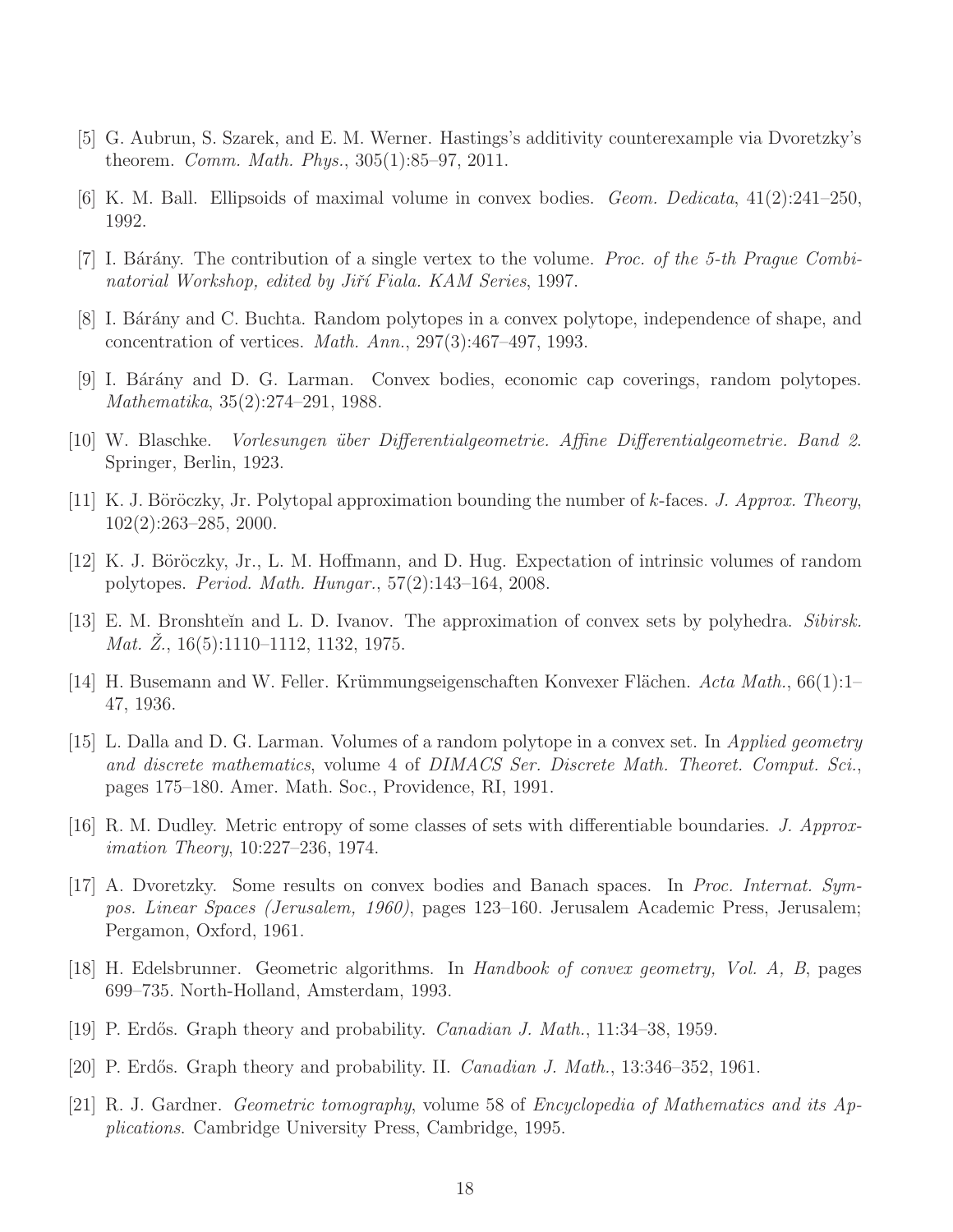- <span id="page-18-15"></span><span id="page-18-1"></span>[22] A. A. Giannopoulos. On the mean value of the area of a random polygon in a plane convex body. Mathematika, 39(2):279–290, 1992.
- <span id="page-18-5"></span>[23] E. D. Gluskin. The diameter of the Minkowski compactum is roughly equal to n. Funktsional. Anal. i Prilozhen., 15(1):72–73, 1981.
- <span id="page-18-6"></span>[24] Y. Gordon, M. Meyer, and S. Reisner. Constructing a polytope to approximate a convex body. Geom. Dedicata, 57(2):217–222, 1995.
- <span id="page-18-7"></span>[25] Y. Gordon, S. Reisner, and C. Schütt. Umbrellas and polytopal approximation of the Euclidean ball. *J. Approx. Theory*,  $90(1):9-22$ , 1997.
- <span id="page-18-13"></span>[26] Y. Gordon, S. Reisner, and C. Schütt. Erratum: "Umbrellas and polytopal approximation of the Euclidean ball". J. Approx. Theory,  $95(2):331$ , 1998.
- <span id="page-18-14"></span>[27] H. Groemer. On some mean values associated with a randomly selected simplex in a convex set. Pacific J. Math., 45:525–533, 1973.
- <span id="page-18-11"></span>[28] H. Groemer. On the mean value of the volume of a random polytope in a convex set. Arch. Math. (Basel), 25:86–90, 1974.
- <span id="page-18-10"></span>[29] J. Grote, C. Thäle, and E. M. Werner. Surface area deviation between smooth convex bodies and polytopes. Adv. Appl. Math., 2021+.
- <span id="page-18-8"></span>[30] J. Grote and E. M. Werner. Approximation of smooth convex bodies by random polytopes. Electron. J. Probab., 23:Paper No. 9, 21, 2018.
- <span id="page-18-9"></span>[31] P. M. Gruber. Asymptotic estimates for best and stepwise approximation of convex bodies. I. Forum Math., 5(3):281–297, 1993.
- [32] P. M. Gruber. Asymptotic estimates for best and stepwise approximation of convex bodies. II. Forum Math., 5(6):521–538, 1993.
- <span id="page-18-0"></span>[33] M. B. Hastings. Superadditivity of communication capacity using entangled inputs. Nature Physics, 5:255–257, 2009.
- <span id="page-18-4"></span>[34] A. Hinrichs, D. Krieg, E. Novak, J. Prochno, and M. Ullrich. On the power of random information. In Fred J. Hickernell and Peter Kritzer, editors, Multivariate Algorithms and Information-Based Complexity, chapter 4, pages 43–64. De Gruyter, 2020.
- <span id="page-18-2"></span>[35] A. Hinrichs, D. Krieg, E. Novak, J. Prochno, and M. Ullrich. Random sections of ellipsoids and the power of random information. Trans. Am. Math. Soc.,  $374(12):8691-8713$ ,  $2021$ .
- <span id="page-18-12"></span><span id="page-18-3"></span>[36] A. Hinrichs, J. Prochno, and M. Sonnleitner. Random sections of  $\ell_p$ -ellipsoids, optimal recovery and gelfand numbers of diagonal operators, preprint, 2021.
- [37] S. D. Hoehner, C. Schütt, and E. M. Werner. The surface area deviation of the Euclidean ball and a polytope. J. Theoret. Probab., 31(1):244–267, 2018.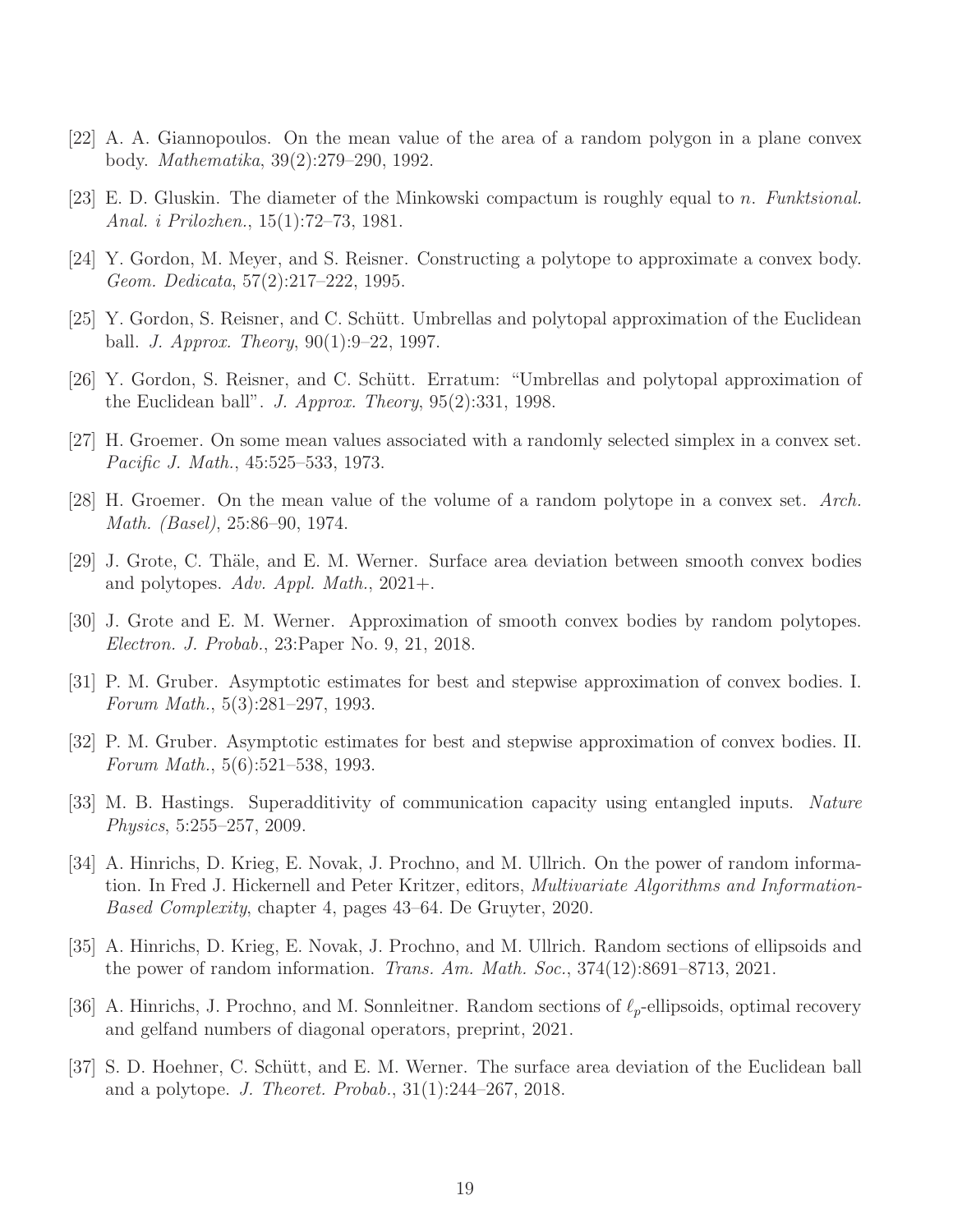- <span id="page-19-1"></span>[38] F. John. Extremum problems with inequalities as subsidiary conditions. In Studies and Essays Presented to R. Courant on his 60th Birthday, January 8, 1948, pages 187–204. Interscience Publishers, Inc., New York, N. Y., 1948.
- <span id="page-19-5"></span><span id="page-19-0"></span>[39] G. A. Kabatyanskiĭ and V. I. Levenshteĭn. On bounds to packings on the sphere and in space. Probl. Peredachi Inf., 14(1):3–25, 1978.
- <span id="page-19-2"></span>[40] R. Kannan and S. Vempala. Randomized algorithms in numerical linear algebra. Acta Numer., 26:95–135, 2017.
- <span id="page-19-13"></span>[41] D. Krieg and M. Ullrich. Function values are enough for  $L_2$ -approximation. Found. Comput. Math., 21(4):1141–1151, 2021.
- <span id="page-19-14"></span>[42] M. Ludwig. Asymptotic approximation of smooth convex bodies by general polytopes. Mathematika, 46(1):103–125, 1999.
- <span id="page-19-4"></span>[43] M. Ludwig, C. Schütt, and E. M. Werner. Approximation of the Euclidean ball by polytopes. Studia Math., 173(1):1–18, 2006.
- <span id="page-19-7"></span>[44] A. M. Macbeath. An extremal property of the hypersphere. Proc. Cambridge Philos. Soc., 47:245–247, 1951.
- [45] P. Mankiewicz and C. Schütt. A simple proof of an estimate for the approximation of the Euclidean ball and the Delone triangulation numbers. J. Approx. Theory, 107(2):268–280, 2000.
- <span id="page-19-8"></span><span id="page-19-6"></span>[46] P. Mankiewicz and C. Schütt. On the Delone triangulation numbers. J. Approx. Theory, 111(1):139–142, 2001.
- [47] D. E. McClure and R. A. Vitale. Polygonal approximation of plane convex bodies. J. Math. Anal. Appl., 51(2):326–358, 1975.
- <span id="page-19-15"></span><span id="page-19-9"></span>[48] J. S. Müller. Approximation of a ball by random polytopes. J. Approx. Theory,  $63(2):198-209$ , 1990.
- [49] S. Reisner, C. Schütt, and E. M. Werner. Dropping a vertex or a facet from a convex polytope. Forum Math., 13(3):359–378, 2001.
- <span id="page-19-12"></span>[50] M. Reitzner. Random points on the boundary of smooth convex bodies. Trans. Amer. Math. Soc., 354(6):2243–2278, 2002.
- <span id="page-19-16"></span>[51] M. Reitzner, C. Schütt, and E. M. Werner. The convex hull of random points on the boundary of a simple polytope, 2020.
- <span id="page-19-10"></span>[52] A. Rényi and R. Sulanke. Uber die konvexe Hülle von  $n$  zufällig gewählten Punkten. Z. Wahrscheinlichkeitstheorie und Verw. Gebiete, 2:75–84 (1963), 1963.
- <span id="page-19-11"></span>[53] A. Rényi and R. Sulanke. Uber die konvexe Hülle von n zufällig gewählten Punkten. II. Z. Wahrscheinlichkeitstheorie und Verw. Gebiete, 3:138–147 (1964), 1964.
- <span id="page-19-3"></span>[54] G. Sapiro and A. Tannenbaum. On invariant curve evolution and image analysis. Indiana Univ. Math. J., 42(3):985–1009, 1993.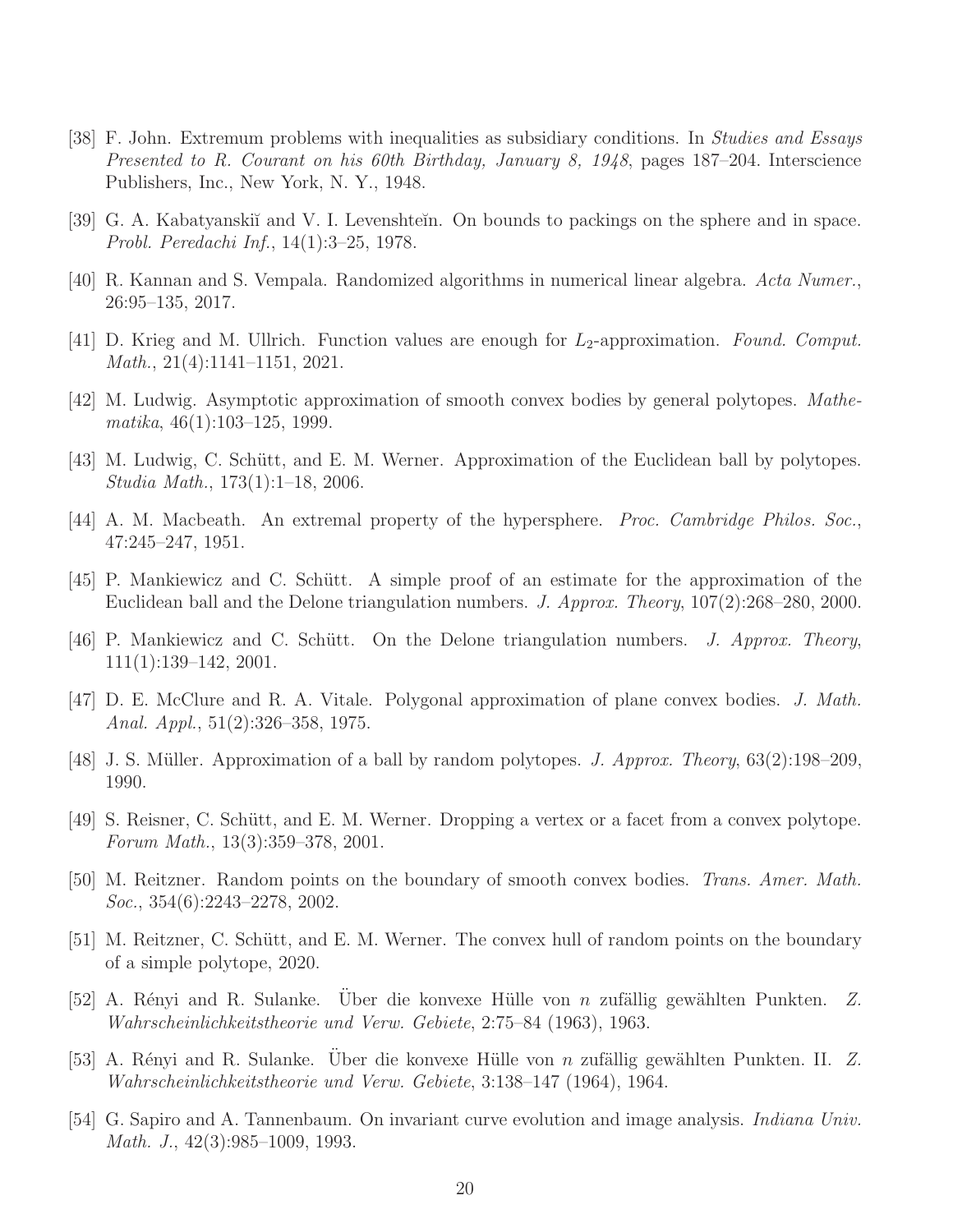- <span id="page-20-9"></span><span id="page-20-3"></span>[55] G. Sapiro and A. Tannenbaum. On affine plane curve evolution. J. Funct. Anal., 119(1):79–120, 1994.
- <span id="page-20-4"></span>[56] R. Schneider and J. A. Wieacker. Random polytopes in a convex body. Z. Wahrsch. Verw. Gebiete, 52(1):69–73, 1980.
- <span id="page-20-7"></span>[57] R. Schneider and J. A. Wieacker. Approximation of convex bodies by polytopes. Bull. London Math. Soc., 13(2):149–156, 1981.
- <span id="page-20-10"></span>[58] C. Schütt. The convex floating body and polyhedral approximation. Israel J. Math., 73(1):65–77, 1991.
- <span id="page-20-6"></span>[59] C. Schütt. Random polytopes and affine surface area. *Math. Nachr.*, 170:227-249, 1994.
- [60] C. Schütt. Floating body, illumination body, and polytopal approximation. In Convex geometric analysis (Berkeley, CA, 1996), volume 34 of Math. Sci. Res. Inst. Publ., pages 203–229. Cambridge Univ. Press, Cambridge, 1999.
- <span id="page-20-12"></span><span id="page-20-5"></span>[61] C. Schütt and E. M. Werner. The convex floating body. *Math. Scand.*,  $66(2):275-290, 1990$ .
- [62] C. Schütt and E. M. Werner. Polytopes with vertices chosen randomly from the boundary of a convex body. In Geometric aspects of functional analysis, volume 1807 of Lecture Notes in Math., pages 241–422. Springer, Berlin, 2003.
- <span id="page-20-2"></span><span id="page-20-1"></span>[63] C. E. Shannon. A mathematical theory of communication. Bell System Tech. J., 27:379–423, 623–656, 1948.
- <span id="page-20-0"></span>[64] P. W. Shor. Equivalence of additivity questions in quantum information theory. Comm. Math. Phys., 246(3):453–472, 2004.
- [65] S. Vempala. Recent progress and open problems in algorithmic convex geometry. In 30th International Conference on Foundations of Software Technology and Theoretical Computer Science, volume 8 of LIPIcs. Leibniz Int. Proc. Inform., pages 42–64. Schloss Dagstuhl. Leibniz-Zent. Inform., Wadern, 2010.
- <span id="page-20-11"></span><span id="page-20-8"></span>[66] W. Weil and J. A. Wieacker. Stochastic geometry. In Handbook of convex geometry, Vol. A, B, pages 1391–1438. North-Holland, Amsterdam, 1993.
- [67] J. A. Wieacker. Einige Probleme der polyedrischen Approximation. Diplomarbeit, Freiburg im Breisgau, 1978.

Joscha Prochno Universität Passau Fakultät für Informatik und Mathematik Innstraße 33 94032 Passau, Germany joscha.prochno@uni-passau.de